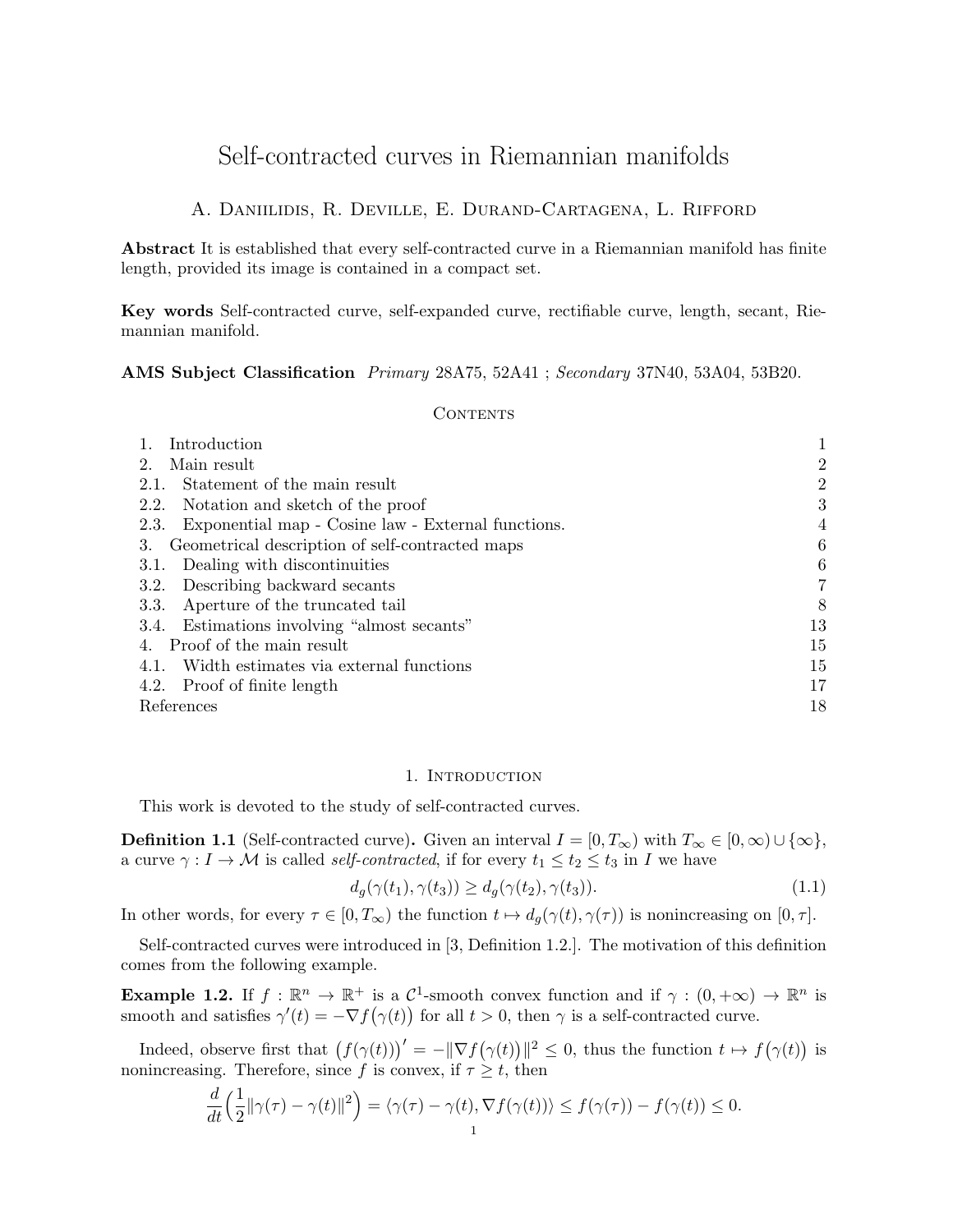This proves that the function  $t \mapsto ||\gamma(t) - \gamma(\tau)||$  is nonincreasing on [0,  $\tau$ ].

One of the main interests in studying self-contracted curves lies in its applications. Rectifiability of self-contracted curves has been applied in different areas, including continuous and discrete dynamical systems, optimization and convergence of algorithms. See for example [3] and [4].

The definition of self-contractedness is purely metric: if  $\varphi$  is a nondecreasing function from an interval J onto I, then  $\gamma \circ \varphi$  is also self-contracted, so this notion does not depend on the particular parametrization of the oriented graph  $\{\gamma(t); t \in I\}$ . Self-contractedness does not require prior smoothness or continuity assumption on the curve as shown by the following example.

**Example 1.3.** Let  $\gamma : \mathbb{R} \to \mathbb{C}$  defined by  $\gamma(t) = t$  if  $t \leq -1$ ,  $\gamma(t) = -t$  if  $-1 < t \leq 0$  and  $\gamma(t) = it$  if  $t > 0$ . The curve  $\gamma$  is self-contracted, is not smooth at  $t = 0$ , is discontinuous at  $t = -1$ , and moreover does not admit a continuous self-contracted extension, *i.e.* there exists no continuous self-contracted curve  $\Gamma : \mathbb{R} \to \mathbb{C}$  such that  $\{\Gamma(t) : t \in \mathbb{R}\} \supseteq {\gamma(t) : t \in \mathbb{R}}.$ 

In a Euclidean setting it has been established in [4, Section 3] (and independently in [8] for continuous curves) that bounded self-contracted curves have finite length. In both cases the proof was based on an old result of Manselli-Pucci [10] which allows to deduce that all selfcontracted curves lying in a given ball have lengths which are uniformly bounded. Applications of this fact have been discussed in [4, Section 4], [2].

The results of [10], [3], [4], [8] are all heavily based on the Euclidean structure. In [7] the author establishes rectifiability for planar curves in the non-Euclidean case, while in [5] the authors consider (under a different terminology) absolutely continuous self-contracted curves in a bounded convex subset of a two-dimensional complete surface of constant Gaussian curvature, and provide an upper bound for the length, but in case of a surface of positive curvature (sphere), they made the additional assumption that the diameter of this subset was strictly less than  $\pi/2$ .

In this work we establish that any self-contracted curve in a compact set of a smooth Riemannian manifold has finite length. This result generalizes the results mentioned above. In particular, contrary to [5] it does not require any assumption on the curvature or on the dimension of the manifold. Moreover, our result holds in the case of discontinuous self-contracted curves.

## 2. Main result

2.1. Statement of the main result. Let  $(\mathcal{M}, g)$  be a smooth complete Riemannian manifold whose geodesic distance is denoted by  $d_q$ . Given an interval  $I = [0, T_\infty)$  with  $T_\infty \in [0, \infty) \cup \{\infty\},\$ the *length* of a curve  $\gamma: I \to M$  is defined as

$$
\ell(\gamma) := \sup \left\{ \sum_{i=0}^{m-1} d_g(\gamma(t_i), \gamma(t_{i+1})) \right\},\tag{2.1}
$$

where the supremum is taken over all finite increasing sequences  $t_0 < t_1 < \cdots < t_m$  that lie in the interval I. We say that a (possibly discontinuous) curve  $\gamma : I \to M$  has finite length if  $\ell(\gamma)$  is finite. Any continuous curve  $\gamma : I \to M$  with finite length can be reparameterized into a Lipschitz curve on  $[0, \ell(\gamma)]$  with speed of constant norm a.e. equal to 1. The following extends previous results by [5], [4], [8].

**Theorem 2.1** (Main result). Let  $(\mathcal{M}, q)$  be a smooth Riemannian manifold, K be a compact subset of M and  $\gamma: I \to \mathcal{K}$  be a self-contracted curve. Then  $\gamma$  has finite length.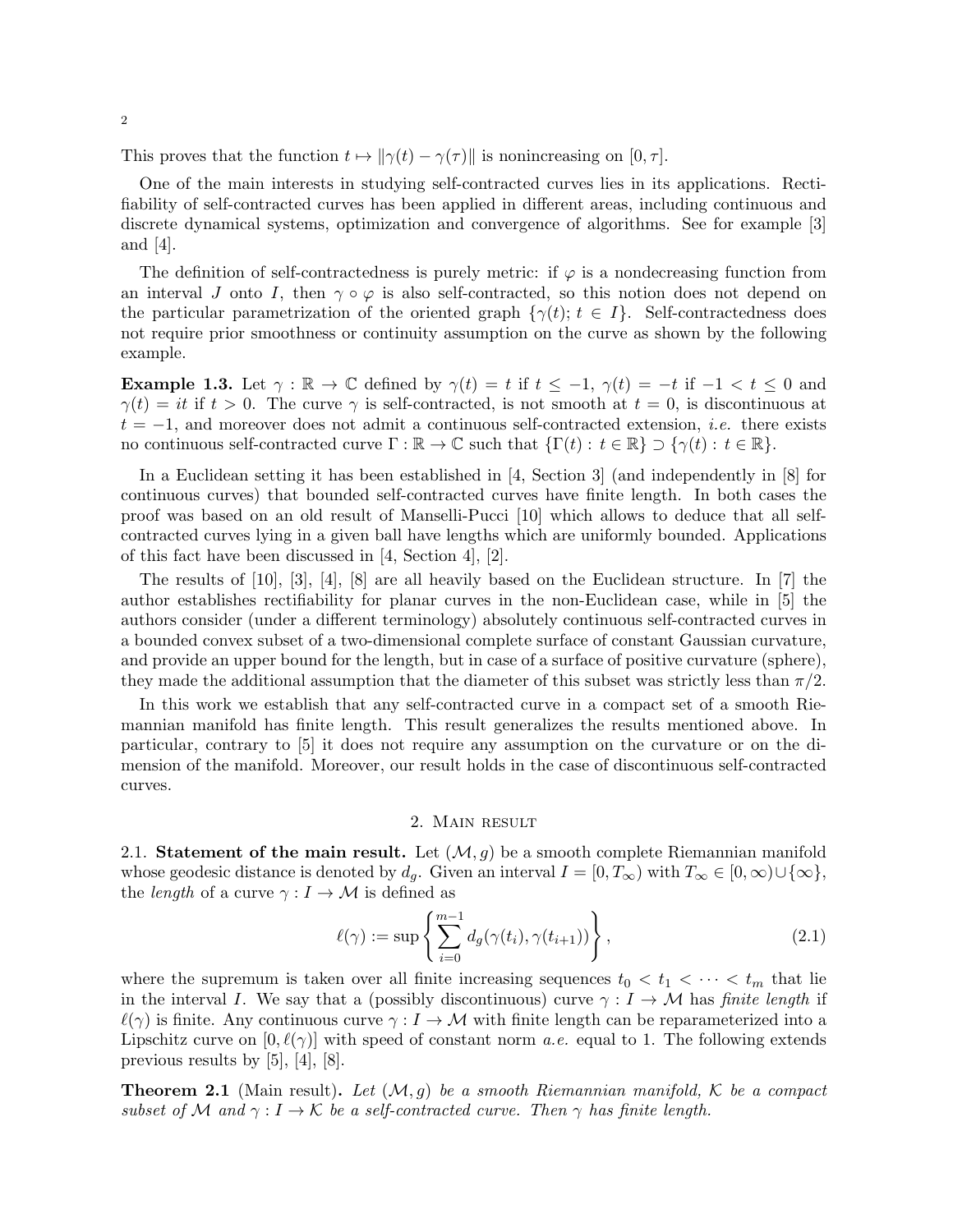This result does not extend in an infinite dimensional setting.

**Example 2.2.** Let  $\gamma : [1, +\infty) \to L^2(\mathbb{R})$  given by  $\gamma(t)(s) = \frac{1}{\sqrt{2}}$  $\frac{1}{s}$  if  $s \in (t, t + 1)$  and 0 otherwise. It is easy to see that  $\gamma$  is a self-contracted curve, its closure is equal to  $\{\gamma(t); t \in [1, +\infty)\} \cup \{0\}$ (therefore it is compact in  $L^2(\mathbb{R})$ ) and its length is infinite (indeed, since  $\|\gamma(n+1) - \gamma(n)\|_2 =$  $\sqrt{\ln(1+2/n)} \ge 1/n$ , the series  $(\sum ||\gamma(n+1) - \gamma(n)||_2)$  diverges).

The rest of the paper is devoted to the proof of Theorem 2.1.

2.2. Notation and sketch of the proof. The symbol  $M$  will always stand for a smooth manifold of dimension  $n \geq 2$  whose tangent bundle is denoted by TM. Elements of TM are denoted by  $\xi = q_y = (y, q)$  with  $q \in T_yM$ . Given a smooth Riemannian metric g, we denote the metric at  $x \in \mathcal{M}$  by  $\langle \cdot, \cdot \rangle_x$  and its norm by  $|\cdot|_x$ . We sometimes omit x if no ambiguity arises. The geodesic distance is denoted by  $d_g$  and the open geodesic ball centered at x of radius  $r \geq 0$ is denoted by  $B_g(x,r)$ . For every  $x \in \mathcal{M}$ , we denote by  $\exp_x : T_x\mathcal{M} \to \mathcal{M}$  the exponential mapping at x. We denote by  $\widehat{B}_x$  the balls in  $T_x\mathcal{M}$  (with respect to the Euclidean metric in  $T_x\mathcal{M}$ ). We denote the unit tangent bundle associated with g by  $U\mathcal{M}$ , that is,

$$
U\mathcal{M} := \{u_x \in T\mathcal{M} : |u|_x = 1\}.
$$

If  $K$  is a compact subset of  $M$ , then

$$
U\mathcal{K} := \{ u_x \in T\mathcal{M} : x \in \mathcal{K} \text{ and } |u|_x = 1 \}
$$

is a compact subset of  $U\mathcal{M}$ . We consider a canonical Riemannian metric on the unit bundle, whose associated distance is denoted by  $D_g$ . We may assume that for every  $p_x$ ,  $q_y$  in UM it holds

$$
D_g(p_x, q_y) \ge d_g(x, y). \tag{2.2}
$$

We refer to [1], [6] for prerequisites on Riemannian manifolds.

We now present the strategy of proof of the main theorem. Every self-contracted curve has left limit and right limit at each point. We show that if such a curve is contained in a compact subset of  $M$ , then the set of points of large discontinuities *(i.e.* the set of points where the oscillation of  $\gamma$  is greater than some fixed threshold  $\eta > 0$ ) is finite and its cardinal depends only on  $K$ . Then we do a detailed study of the local behaviour of the curve around points of continuity and/or points of small discontinuity. The main tool here is a uniform cosine law for small triangles having one vertex in the compact  $K$ . This study allows us to construct an element  $p^a \in UM$ , called almost secant, such that the curve  $\gamma$  grows in this direction around the point  $x = \gamma(\tau)$ . Finally, we consider an  $\eta$ -net F of UK. For  $\xi := q_y \in \mathcal{F}$  and for  $z \in \mathcal{M}$ such that  $d_g(z, y)$  is sufficiently small, we define the local width of  $\gamma$  at  $x = \gamma(\tau)$  with respect to  $q_y$  by  $W_{\xi}(\tau) := \text{diam } \left\{ \langle q, \exp_y^{-1}(\gamma(t)) \rangle_y : t \geq \tau, \gamma(t) \in B_g(y, 2\eta) \right\}$ . Notice that  $\tau \mapsto W_{\xi}(\tau)$  is a nonincreasing (Lyapunov) function. We deduce from the study of the local behaviour of  $\gamma$ , that if  $\tau$  is not a point of large discontinuity and if s, t are in a neighborhood of  $\tau$  and  $s \leq \tau \leq t$ , then at least one of the Lyapunov functions  $W_{\xi}$  ( $\xi \in \mathcal{F}$ ) satisfies  $W_{\xi}(s) - W_{\xi}(t) \geq \alpha d_g(\gamma(s), \gamma(t)),$ where

$$
\alpha = \frac{1}{32(n+1)^2} \qquad (n = \dim \mathcal{M}). \tag{2.3}
$$

Since the curve  $\gamma$  is contained in the compact set K, all functions  $W_{\xi}$  are bounded. This together with the above inequality, implies the rectifiability of  $\gamma$ .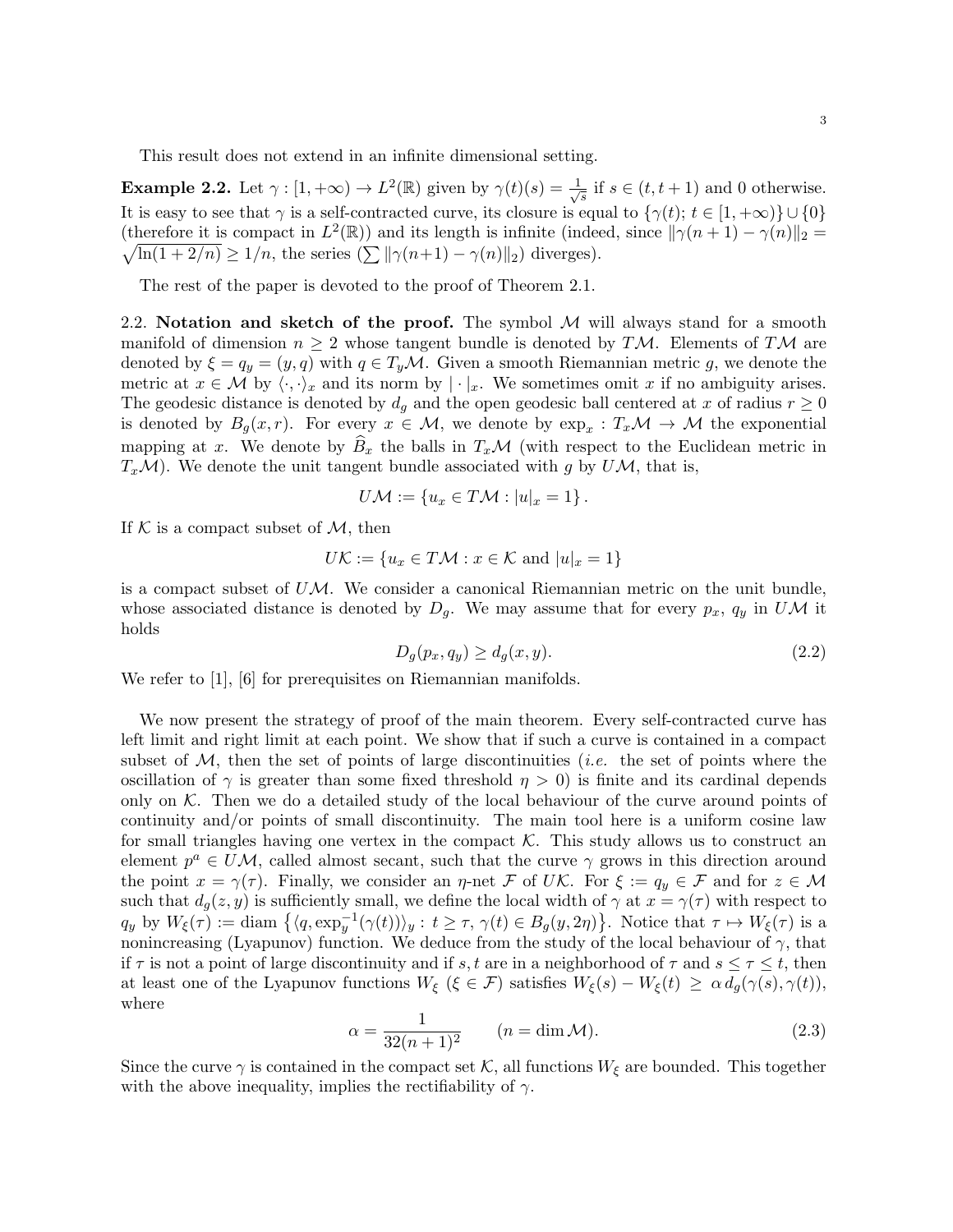2.3. Exponential map - Cosine law - External functions. We introduce here a few tools from Riemannian manifolds. We first notice that for every  $x \in M$ , there exists  $r > 0$ , such that the exponential function  $\exp_x$  is a smooth diffeomorphism between the open ball  $B_x(0,r)$ of  $T_x\mathcal{M}$  onto the open geodesic ball  $B_g(x,r)$  in  $\mathcal{M}$ . The following lemma is an easy consequence of the compactness of  $K$  and the smoothness of the geodesic flow.

**Lemma 2.3.** There exists  $\rho > 0$  such that for every  $x \in \mathcal{K}$ ,  $\exp_x$  is a smooth diffeomorphism from the ball  $\widehat{B}_x(0, 2\rho)$  to its image  $B_g(x, 2\rho)$ .

Thus, we can define, for any  $x \in \mathcal{K}$  and  $z \in B_g(x, \rho)$ ,

$$
u_x(z) := \frac{\exp_x^{-1}(z)}{|\exp_x^{-1}(z)|_x} \in U_x \mathcal{M} \quad \text{(provided } z \neq x\text{)}.
$$
 (2.4)

By construction,  $\exp_x^{-1}(z)$  is the initial velocity of the geodesic  $\theta : [0,1] \to \mathcal{M}$  joining x to z, so we have  $\left|\exp_x^{-1}(z)\right|_x = d_g(x, z)$ .

Recall that if  $x, y, z$  lie in a Euclidean space, the law of cosines asserts that

$$
||y - z||2 = ||y - x||2 + ||z - x||2 - 2\langle y - x, z - x \rangle
$$

The following result asserts that small geodesic triangles in a Riemannian manifold almost satisfy the law of cosines, see Fig. 1 for an illustration.



Figure 1. Cosine law in Riemannian manifolds.

**Lemma 2.4** (Cosine law in manifolds). There exists  $K > 0$  such that for every  $x \in K$  and every  $y, z \in B(x, \rho),$ 

$$
\left|d_g^2(y,z) - d_g^2(x,y) - d_g^2(x,z) + 2\langle \exp_x^{-1}(y), \exp_x^{-1}(z) \rangle_x \right| \le K d_g(x,y)^2 d_g(x,z)^2 \tag{2.5}
$$

**Proof.** By Lemma 2.3, there exist  $t_1, t_2 \in (-\rho, \rho), v, w \in U_x\mathcal{M}$  such that  $y = \exp_x(t_1v)$  and  $z = \exp_x(t_2w)$ , precisely  $t_1 = d_g(x, y) = |\exp_x^{-1}(y)|_x$  and  $t_2 = d_g(x, z) = |\exp_x^{-1}(z)|_x$ . For fixed  $x \in \mathcal{K}$  and  $v, w \in U_x\mathcal{M}$ , we consider the function  $\Phi: (-\rho, \rho)^2 \to \mathbb{R}$  defined by

$$
\Phi(t_1, t_2) = d_g(\exp_x(t_1 v), \exp_x(t_2 w))^2
$$

We check easily that for every  $t_1, t_2 \in (-\rho, \rho)$ ,

$$
\Phi(t_1,0) = t_1^2, \quad \Phi(0,t_2) = t_2^2,
$$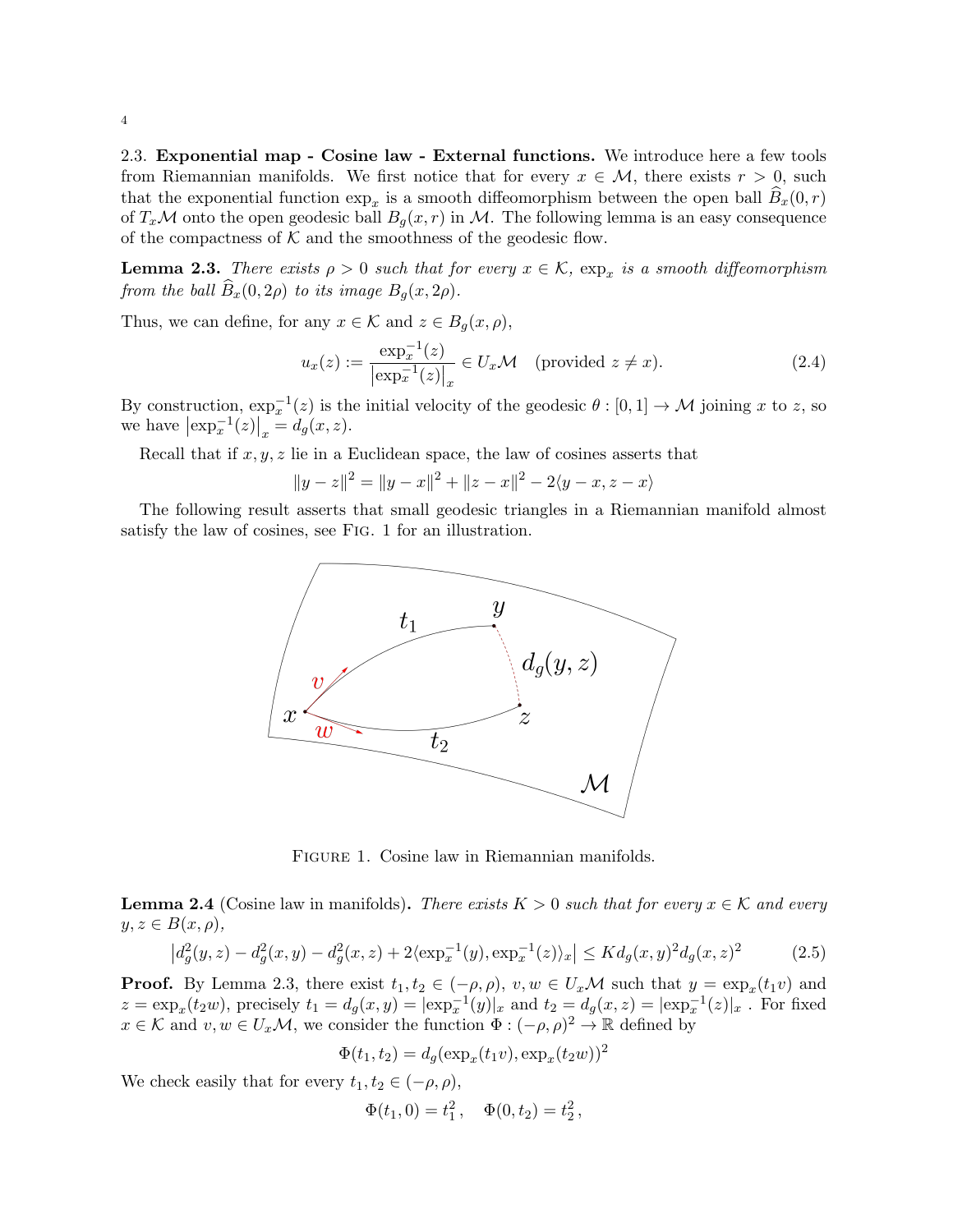and

$$
\frac{\partial \Phi}{\partial t_1}(0, t_2) = -2 t_2 \langle v, w \rangle_x, \quad \frac{\partial \Phi}{\partial t_2}(t_1, 0) = -2 t_1 \langle v, w \rangle_x.
$$

Then we infer that

$$
\frac{\partial^2 \Phi}{\partial t_1 \partial t_2}(0,0) = -2 \langle v, w \rangle_x
$$

and for every integer  $k \in \{2,3\},\$ 

$$
\frac{\partial^{k+1}\Phi}{\partial t_1^k \partial t_2}(0,0) = \frac{\partial^{k+1}\Phi}{\partial t_1 \partial t_2^k}(0,0) = 0.
$$

The Taylor expansion formula of order 4 for the function  $\Phi$  shows that there exists  $K > 0$ (depending on the fourth derivative of the exponential mapping at  $x$ ) such that

$$
\left|\Phi(t_1, t_2) - t_1^2 - t_2^2 + 2 t_1 t_2 \langle v, w \rangle_x\right| \leq K t_1^2 t_2^2, \qquad \forall t_1, t_2 \in (-\rho, \rho).
$$

By the definition of the exponential map, we have  $\Phi(t_1, t_2) = d_g(y, z)^2$ ,  $t_1 = d_g(x, y)$ ,  $t_2 =$  $d_g(x, z)$ ,  $t_1v = \exp_x^{-1}(y)$  and  $t_2w = \exp_x^{-1}(z)$  so the above formula implies equation (2.5). The compactness of UK shows that the constant K can be chosen independently of  $x, v, w$ .

**Remark 2.5** (Adapting the constant  $\rho$ ). Let  $K > 0$  be given by Lemma 2.4. We may always shrink  $\rho > 0$  of Lemma 2.3 to ensure

$$
4K\rho^2 \le \alpha \,. \tag{2.6}
$$

In the following result, we introduce a parameter  $\eta$  that will be fixed throughout the paper, and we give a control of the difference of the growths of the mappings  $z \to \langle p, \exp_x^{-1}(z) \rangle_x$  and  $z \to \langle q, \exp_y^{-1}(z) \rangle_y$  around x whenever  $D_g(p_x, q_y) < \eta$ .

**Lemma 2.6.** Let  $\alpha > 0$  be given by (2.3). Then there exists  $\eta \in (0, \rho/4)$  such that for every  $p_x \in UK$ ,  $q_y \in B_{D_g}(p_x, \eta)$  (Riemannian ball in the unit bundle UM), and  $z \in B_g(y, 2\eta)$  we have

$$
\left| \langle q, \exp_y^{-1}(z) \rangle_y - \langle q, \exp_y^{-1}(x) \rangle_y - \langle p, \exp_x^{-1}(z) \rangle_x \right| \leq \alpha d_g(x, z).
$$

**Proof.** Let us denote  $b_{p_x}(z) := \langle p, \exp_x^{-1}(z) \rangle_x$  and  $b_{q_y}(z) := \langle q, \exp_y^{-1}(z) \rangle_y$ . We first claim that for every  $p_x$  in  $U\mathcal{K}$ ,

$$
\nabla b_{p_x}(x) = p \in T_x \mathcal{M}.
$$

Since the differential  $D \exp_x^{-1}(x)$  is the identity mapping on  $T_x\mathcal{M}$  it follows by the chain rule that  $Db_{p_x}(x) = \langle p, \cdot \rangle_x$ . This proves the claim. Since the mapping

$$
(q_y, x) \mapsto Db_{q_y}(x) = \langle q, D \exp_y^{-1}(x)(\cdot) \rangle_y
$$

is continuous, we deduce easily from the compactness of  $K$  and  $UK$  and the claim that there exists  $\eta > 0$  such that for all  $p_x$ ,  $q_y$  in UK satisfying  $D_g(p_x, q_y) < \eta$  we have

$$
\left|\nabla b_{q_y}(x) - \nabla b_{p_x}(x)\right|_x = \left|\nabla b_{q_y}(x) - p\right|_x < \frac{\alpha}{2}.\tag{2.7}
$$

We claim now that there exists  $L > 0$  such that for every  $q_y \in U\mathcal{K}$  and  $x, z \in B_g(y, \rho)$  it holds  $(\text{recall notation } (2.4))$ :

$$
\left|b_{q_y}(z) - b_{q_y}(x) - \langle \nabla b_{q_y}(x), \exp_x^{-1}(z) \rangle_x \right| \leq L |\exp_x^{-1}(z)|_x^2.
$$

Indeed, the mapping

$$
(q_y, x) \mapsto b_{q_y}(x) := \langle q, \exp_y^{-1}(x) \rangle_y
$$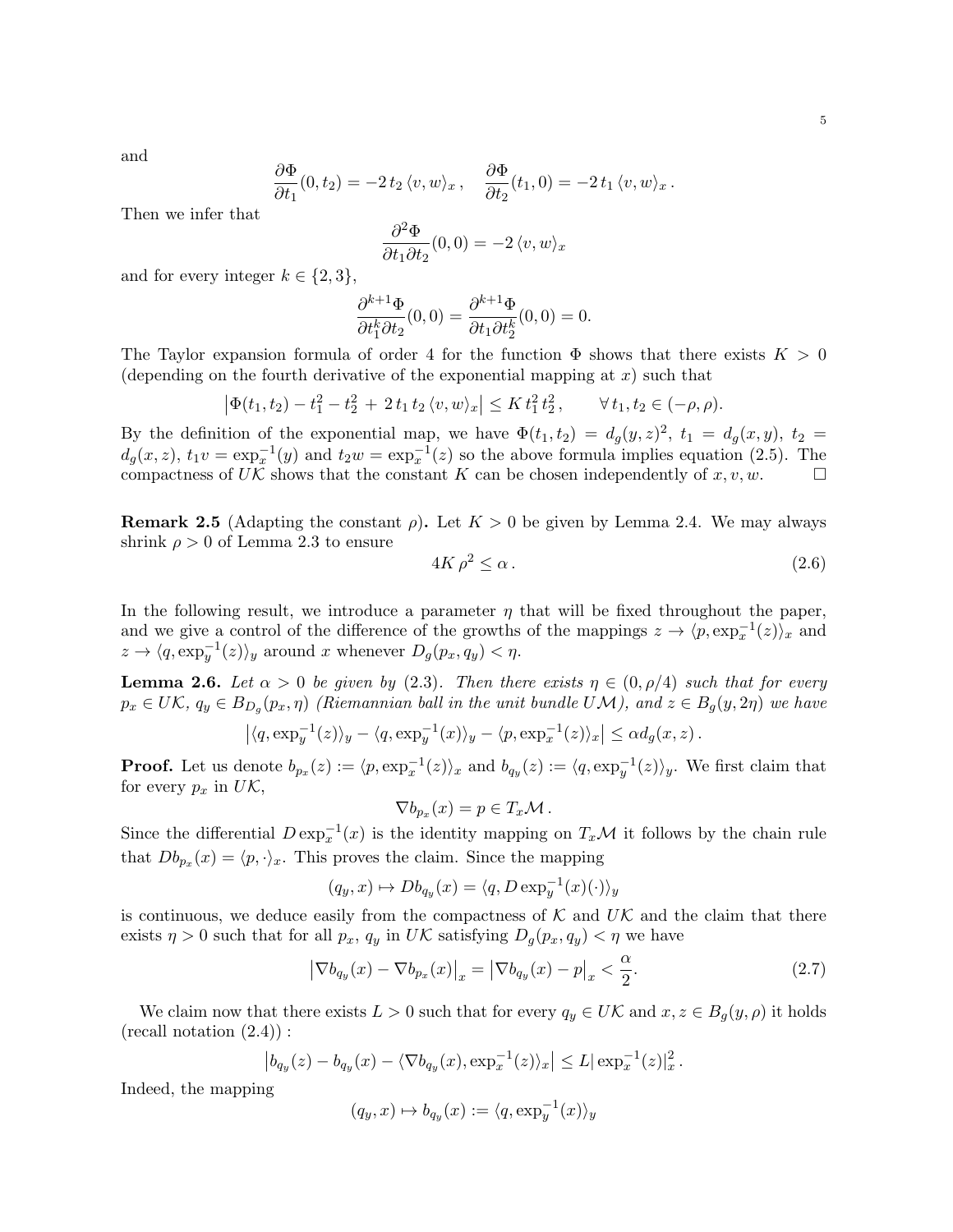is smooth (whenever it is well-defined, that is,  $d_g(x, y) \leq 2\rho$ ). The exact Taylor expansion of order 2 for the function  $z \mapsto b_{q_y}(z)$  at the point x, together with the compactness of K and UK and a standard argument gives the above inequality. We now shrink  $\eta > 0$  if necessary to ensure that  $\eta \le \alpha/6L$ . Pick any  $z \in B_g(y, 2\eta) \subset B_g(y, \rho)$ . It follows from  $(2.2)$  that if  $D_g(p_x, q_y) < \eta$ , then  $d_g(x, y) < \eta$ , and so  $d_g(x, z) < 3\eta$ . Since  $|\exp_x^{-1}(z)|_x = d_g(x, z) < 3\eta \leq \alpha/2L$  the above inequality becomes

$$
\left|b_{q_y}(z) - b_{q_y}(x) - \langle \nabla b_{q_y}(x), \exp_x^{-1}(z) \rangle_x \right| \leq \frac{\alpha}{2} d_g(x, z).
$$
 (2.8)

Equation (2.7) implies  $|\langle \nabla b_{q_y}(x) - p \rangle \exp_x^{-1}(z)|_x| \le \alpha/2d_g(x, z)$ . This inequality combined with  $(2.8)$  yields the inequality of Lemma 2.6.

#### 3. Geometrical description of self-contracted maps

3.1. Dealing with discontinuities. Let  $\gamma : I \to M$  be a self-contracted curve such that  $\gamma(I) \subset \mathcal{K}$  with K compact. The results of this sub-section are valid assuming only that M is a metric space. For every  $\tau \in I$ , we denote by  $\gamma(\tau^{-})$  the left limit of  $\gamma$  at  $\tau$ , that is,

$$
\gamma(\tau^-) := \lim_{s < \tau, s \to \tau} \gamma(s),
$$

Proposition 3.1. The above limit always exists.

**Proof.** Otherwise, by compactness, there would exist at least two accumulation points  $x_1$  and  $x_2$  with  $l = d(x_1, x_2) > 0$ . Let  $t_1 < t_2 < t_3 < \tau$  be such that  $d(\gamma(t_1), x_1) < l/4$ ,  $d(\gamma(t_2), x_2) < l/4$ and  $d(\gamma(t_3), x_1) < l/4$ . Since  $\gamma$  is self-contracted, we have

$$
l/2 > d(\gamma(t_1), \gamma(t_3)) \ge d(\gamma(t_2), \gamma(t_3)) > l/2
$$

which is a contradiction.  $\Box$ 

We denote by  $\mathcal{D}^- := \{ \tau \in I : \gamma(\tau) \neq \gamma(\tau^-) \}$  the set of points where  $\gamma$  is not left continuous. We fix  $\eta > 0$  satisfying Lemma 2.6, and we set:

$$
(\text{left-}\eta\text{-threshold}) \qquad \mathcal{D}^{-}(\eta) := \left\{ \tau \in I : \quad d_g(\gamma(\tau), \gamma(\tau^{-})) \ge \eta \right\}. \tag{3.1}
$$

In the following lemma, the cardinality of a set S is denoted by  $|S|$ .

**Proposition 3.2** (Cardinality of  $\mathcal{D}^-(\eta)$ ). Let  $\gamma: I \to \mathcal{M}$  be a self-contracted map such that  $\gamma(I) \subset \mathcal{K}$ . If  $N(\eta)$  is the minimal number of balls of radius  $\eta/2$  that can cover K, we have

$$
\left| \mathcal{D}^{-}(\eta) \right| = \left| \gamma(\mathcal{D}^{-}(\eta)) \right| \le N(\eta). \tag{3.2}
$$

In particular, since  $\mathcal{D}^- = \bigcup_{n \in \mathbb{N}} \mathcal{D}^-(1/n)$ ,  $\mathcal{D}^-$  is at most countable.

**Proof.** We first claim that for any  $x \in \mathcal{M}$  we have :

$$
\left|\gamma(\mathcal{D}^{-}(\eta))\cap B_g\left(x,\eta/2\right)\right|\leq 1.
$$

Let  $\tau_1, \tau_2 \in \mathcal{D}^-(\eta)$  with  $\tau_1 < \tau_2$ , be such that  $\{\gamma(\tau_1), \gamma(\tau_2)\} \subset B_g(x, \frac{\eta_2}{2})$  $\frac{\eta}{2}$ ). Set  $x_i = \gamma(\tau_i)$  and  $x'_{i} = \gamma(\tau_{i}^{-}), i \in \{1,2\}$ . It follows that  $\{x_{1}, x_{2}\} \subset B_{g}(x, \frac{\eta}{2})$  $\left\{ \frac{\eta}{2} \right\}$  and  $\left\{ x_1', x_2' \right\} \subset \mathcal{M} \setminus B_g(x, \frac{\eta}{2})$  $\frac{\eta}{2}$ ). The fact that  $\gamma$  is self-contracted yields the following inequalities:

$$
\eta \le d_g(x'_2, x_2) \le d_g(x_1, x_2) \le d_g(x_1, x) + d_g(x, x_2) < \eta.
$$

This contradiction proves the claim.

As a consequence of self-contractedness, the sets  $\mathcal{D}^-(\eta)$  (subset of I) and  $\gamma(\mathcal{D}^-(\eta))$  (subset of K) have the same cardinality, for every  $\eta > 0$ . The claim yields that this cardinality is bounded by  $N(\eta)$ . Compactness of K guarantees that this latter is finite.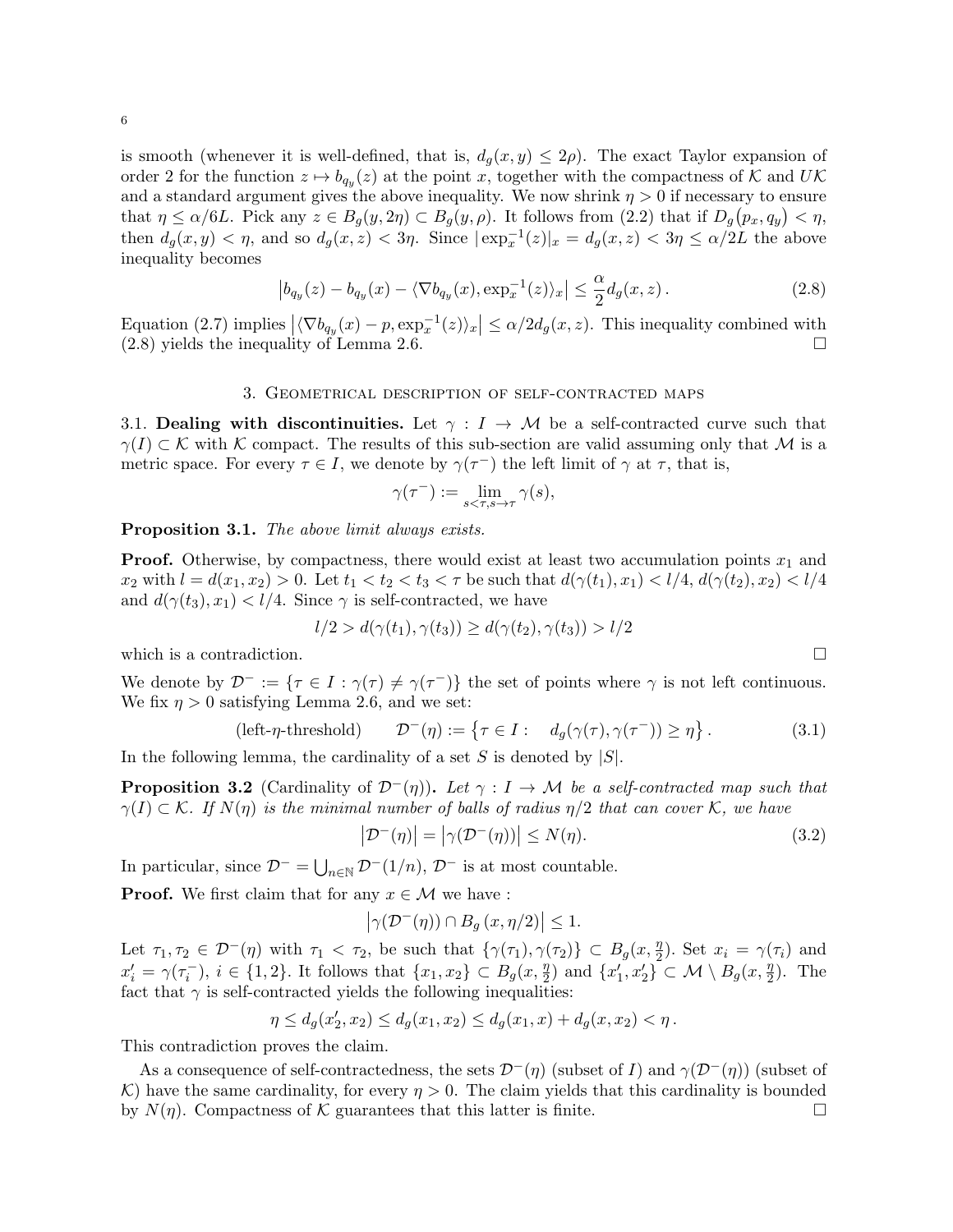$$
(\text{right-}\eta\text{-threshold}) \qquad \mathcal{D}^+(\eta) := \left\{ \tau \in I : \quad d_g(\gamma(\tau), \gamma(\tau^+)) \ge \eta \right\}. \tag{3.3}
$$

Then the cardinality of the set  $\mathcal{D}^+(\eta)$  is bounded by  $N(\eta)$ .

3.2. Describing backward secants. Let us fix  $\tau \in (0, T_{\infty})$  and let us define the set of all possible limits of *backward secants* at  $x = \gamma(\tau)$  as follows:

$$
\sec^{-}(\tau) := \left\{ p \in U_x \mathcal{M} : p = \lim_{s_k \to \tau, s_k < \tau} u_x(\gamma(s_k)) \right\}.
$$

Notice that  $\sec^{-}(\tau) \neq \emptyset$  for every  $\tau > 0$  (*c.f.* compactness of the unit sphere). For every  $\tau \in I$ , we define the set  $\Gamma(\tau)$  (tail of  $\gamma$  at  $x = \gamma(\tau)$ ) by

$$
\Gamma(\tau) := \Big\{\gamma(t) \, : \, t \geq \tau\Big\}.
$$

and, given an open neighborhood U of  $x = \gamma(\tau)$ , we define the U-truncated tail of  $\gamma$  at x by

$$
\Gamma_{\mathcal{U}}(\tau) := \Gamma(\tau) \cap \mathcal{U} \,. \tag{3.4}
$$

The cone in  $T_x\mathcal{M}$  generated by  $\{u_x(z): z \in \Gamma_{\mathcal{U}}(\tau)\}\$  will be denoted  $C_{x,\mathcal{U}}$ . The next result asserts that every backward secant at a point  $x = \gamma(\tau)$  where the curve is left continuous, is normal to  $C_{x,\mathcal{U}}$ .

**Lemma 3.4** (Backward secants). Let U be an open neighborhood of  $x = \gamma(\tau)$  with diam  $\mathcal{U} \leq \rho$ . (I) If  $\gamma$  is left continuous at  $\tau$ , then

$$
\sec^{-}(\tau) \subset N_{\exp_{x}^{-1}\left(\Gamma_{\mathcal{U}}(\tau)\right)}\left(x\right) \tag{3.5}
$$

that is,

$$
\langle p, u_x(z) \rangle_x \le 0
$$
, for all  $p \in \sec^{-}(\tau)$  and  $z \in \Gamma_{\mathcal{U}}(\tau) \setminus \{x\}$ .



FIGURE 2.  $\sec^{-}(\tau) \subseteq N_{\exp_{x}^{-1}(\Gamma_{\mathcal{U}}(\tau))}(x)$ 

(II) If 
$$
x \neq \gamma(\tau^{-})
$$
 and  $\gamma(\tau^{-}) \in B_g(x, 2\rho)$  then  

$$
\sec^{-}(\tau) = \{u_x(\gamma(\tau^{-}))\}.
$$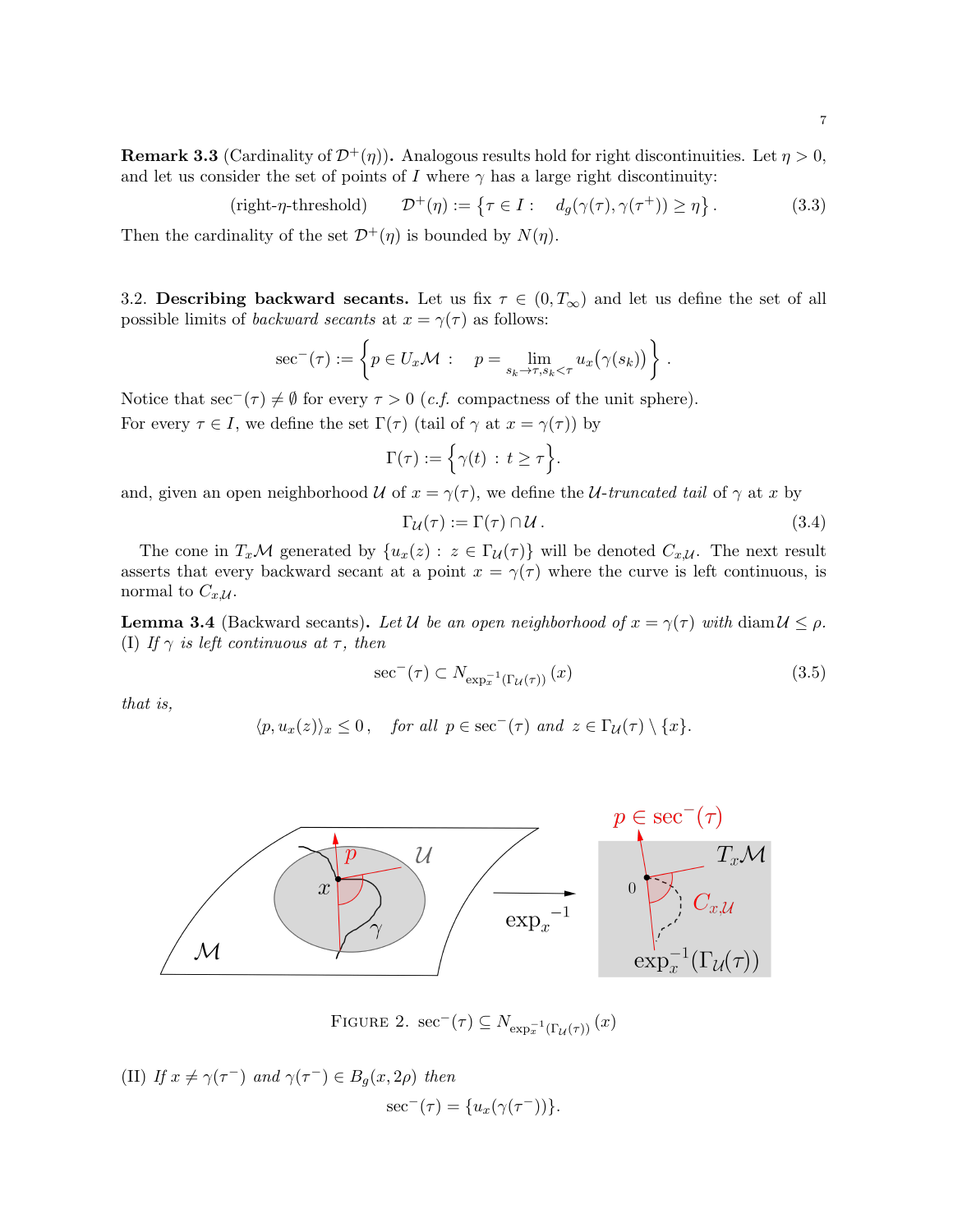**Proof.** (I) Let  $p \in \sec^{-}(\tau)$ . Then for some  $s_k \nearrow \tau$  we have

$$
p := \lim_{k \to \infty} \frac{\exp_x^{-1}(\gamma(s_k))}{|\exp_x^{-1}(\gamma(s_k))|_x} \quad (\text{in } T_x \mathcal{M}).
$$

Clearly  $U \subset B_g(x, 2\rho)$ . We may also assume that  $\Gamma_u(\tau) \setminus \{x\} \neq \emptyset$  (else the conclusion follows trivially) and  $\{\gamma(s_k)\}_k \subset \mathcal{U}$ . Pick any  $z \in \Gamma_{\mathcal{U}}(\tau) \setminus \{x\}$ . Applying the cosine law (2.5) we have  $|d_g(\gamma(s_k), z)^2 - d_g(x, z)^2 - d_g(x, \gamma(s_k))^2 + 2\langle \exp_x^{-1}(\gamma(s_k)), \exp_x^{-1}(z)\rangle_x | \leq K d(x, \gamma(s_k))^2 d(x, z)^2$ . On the other hand, since  $\gamma$  is self-contracted, we have

$$
d_g\left(\gamma(s_k),z\right) \geq d_g\big(x,z\big),\,
$$

thus

 $-d_g(x, \gamma(s_k))^2 + 2 d_g(x, z) \langle \exp_x^{-1}(\gamma(s_k)), u_x(z) \rangle_x \leq K d_g(x, \gamma(s_k))^2 d_g(x, z)^2.$ Dividing by  $|\exp_x^{-1}(\gamma(s_k))|_x = d_g(x, \gamma(s_k))$  and passing to the limit as  $k \to \infty$  we conclude easily.

(II) It is straightforward since  $x \neq \gamma(\tau^{-})$  and  $\gamma(\tau^{-})$  is the limit of  $\gamma(s)$  as  $s \nearrow \tau$ .



FIGURE 3.  $\sec^{-}(\tau) := \{u_x(\gamma(\tau^{-}))\} \nsubseteq N_{\exp_x^{-1}(\Gamma_{\mathcal{U}}(\tau))}(x)$ 

**Remark 3.5.** Notice that for  $\tau \in \mathcal{D}^-$ , the backward secant is unique (*c.f.* Lemma 3.4 (II)), but (3.5) may fail. An illustration is given in Fig. 3.

3.3. Aperture of the truncated tail. Given any subset C of the unit sphere of  $\mathbb{R}^n$ , its aperture  $A(C)$  is defined as follows:

$$
A(C) := \inf \{ \langle u_1, u_2 \rangle : u_1, u_2 \in C \} .
$$
 (3.6)

For every  $y \in \mathcal{M}$  and  $\Gamma \subset B_g(x, 2\rho)$ , we define (the *aperture* of  $\Gamma \subset \mathcal{M}$  at  $y \in \mathcal{M}$ ) :

$$
A_y(\Gamma) := \inf \Big\{ \langle u_y(z_1), u_y(z_2) \rangle_y : z_1, z_2 \in \Gamma \setminus \{y\} \Big\}.
$$
 (3.7)

Roughly speaking, the aperture of a subset  $\Gamma$  of a manifold M (with respect to a point  $y \in \mathcal{M}$ ) measures the size of the cone generated by the unit tangents  $u \in T_y\mathcal{M}$  at y corresponding to all points  $z \in \Gamma \setminus \{y\}$  via the mapping  $\exp_y^{-1}$ .

The aperture will play a major role in the sequel. The set  $\Gamma$  will be taken to be the (truncated) tail  $\Gamma_{\mathcal{U}}(\tau)$  of the self-contracted curve  $\gamma$  (see 3.4), and the point  $y \in \mathcal{M}$  at which the aperture is taken will be either:

(i) the point  $x = \gamma(\tau)$  if the curve  $\gamma$  is continuous at  $\tau$ ; or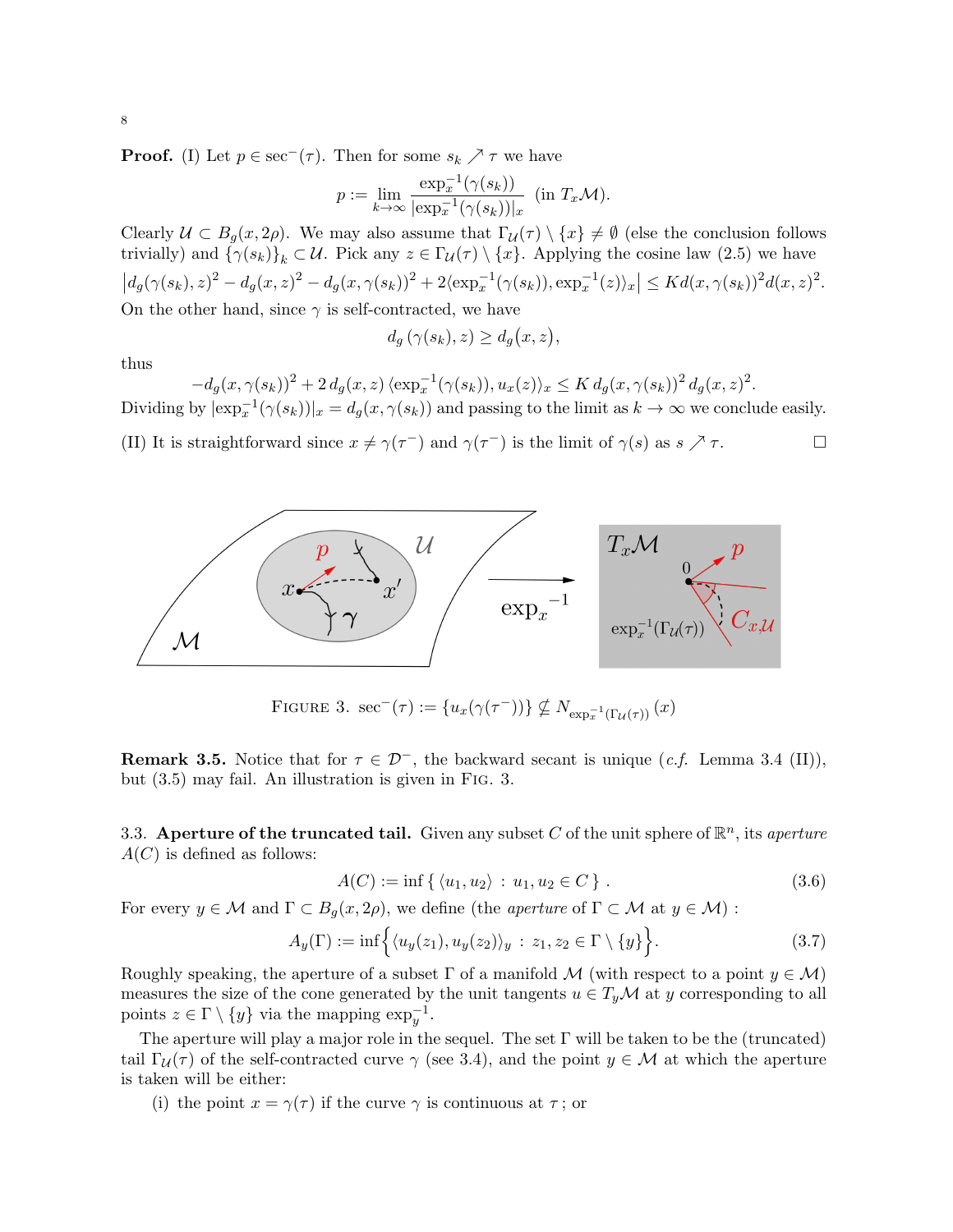(ii) a point  $\bar{x}$  lying in the minimal geodesic joining  $x = \gamma(\tau)$  to  $x' = \gamma(\tau^{-})$ , if  $\gamma$  is left discontinuous at  $\tau$ .

## 3.3.1. Left-continuous case.

**Proposition 3.6** (Aperture of  $\Gamma_{\mathcal{U}}(\tau)$  at x). Let U be any nonempty open subset of M with diam  $U \leq \rho$ . Then for every  $\tau \in (0, T_{\infty})$  with  $x = \gamma(\tau) \in U$  the following property holds:

$$
A_x(\Gamma_{\mathcal{U}}(\tau)) \ge -\alpha. \tag{3.8}
$$

**Proof.** Set  $x := \gamma(\tau)$  and for  $i \in \{1, 2\}$  let  $z_i = \gamma(t_i) \in \Gamma_u(\tau) \setminus \{x\}$  with  $\tau < t_1 \le t_2$ . Applying the law of cosines (2.5) we deduce

$$
d_g(z_1, z_2)^2 - d_g(x, z_1)^2 - d_g(x, z_2)^2 + 2\langle \exp_x^{-1}(z_1), \exp_x^{-1}(z_2) \rangle_x \ge -Kd(x, z_1)^2d(x, z_2)^2.
$$

Self-contractedness of  $\gamma$  yields that  $d_q(x, z_2) \geq d_q(z_1, z_2)$ , thus

$$
2\langle \exp_x^{-1}(z_1), \exp_x^{-1}(z_2) \rangle_x \ge -Kd(x, z_1)^2d(x, z_2)^2.
$$

Dividing by  $|\exp_x^{-1}(z_1)|_x |\exp_x^{-1}(z_2)|_x = d_g(x, z_1) d_g(x, z_2)$ , and then using (2.6) we obtain

$$
\langle u_x(z_1), u_x(z_2) \rangle_x \ge -\frac{K\rho^2}{2} \ge -\alpha/8 \ge -\alpha.
$$

**Remark 3.7.** Roughly speaking, the above result asserts that the cone generated by the  $U$ truncated tail  $\Gamma_{\mathcal{U}}(\tau)$  at  $T_x\mathcal{M}$  has angle almost equal (a bit more than)  $\pi/2$ , for any open neighborhood  $U$  of x of sufficiently small diameter. This is the Riemannian analogue of [10, Section 3, Formula  $(2)$  (see also [4, FIG. 1]).

3.3.2. Left-discontinuous case. Let  $\tau \in \mathcal{D}^-$  (that is,  $\gamma$  is left-discontinuous at  $x = \gamma(\tau)$ ). In this case, for reasons that will become transparent in Section 3.4 (see also Remark 3.5), we need to consider the aperture of the truncated tail  $\Gamma_{\mathcal{U}}(\tau)$  with respect to a different point  $\bar{x}$  (other than  $x = \gamma(\tau)$ ). This point will be taken on the minimal geodesic joining x to x' and relatively close to  $x' := \gamma(\tau^{-})$ . To define this geodesic, notice that  $p := u_x(x')$  is the unique left secant of  $\gamma$  at  $\tau$ (c.f. Lemma 3.4 (II)), that is, the initial velocity of the unit speed geodesic  $\theta : [0, d_g(x, x')] \to M$ joining  $x$  to  $x'$ . We fix

$$
\beta = \alpha/8 \tag{3.9}
$$

and we denote

$$
\bar{x} = \theta\left(\left(1-\beta\right)d_g(x,x')\right) \quad \text{and} \quad \bar{p} = \dot{\theta}\left(\left(1-\beta\right)d_g(x,x')\right) = u_{\bar{x}}(x'). \tag{3.10}
$$

Notice that the value of  $\beta$  which determines the exact location of the point  $\bar{x}$  is the same for all  $\tau \in \mathcal{D}^{-} \backslash \mathcal{D}^{-}(n).$ 

**Proposition 3.8** (Aperture of  $\Gamma_{\mathcal{U}}(\tau)$  at  $\bar{x}$ ). Let  $\tau \in \mathcal{D}^-$  and set  $x = \gamma(\tau)$ ,  $x' = \gamma(\tau^-)$  and  $\bar{x}$ defined by (3.10). Then for every open subset U of M with diam  $\mathcal{U} \leq \rho$  and  $\{x, \bar{x}, x'\} \subset \mathcal{U}$  we have

$$
A_{\bar{x}}(\Gamma_{\mathcal{U}}(\tau)) \geq -\alpha.
$$

The proof of the above proof will not be an easy task though. Indeed, since  $\bar{x}$  is not a point of  $\gamma$ , the previous argument (*c.f.* proof of Lemma 3.6), based on self-contractedness, is no longer valid. Our new task will require several technical estimations (see forthcoming Lemma 3.10 and Lemma 3.11), as well as estimating the aperture of  $\Gamma_{\mathcal{U}}(\tau)$  at the point x' (which might not be a point of the curve, but belongs to its closure).

 $\Box$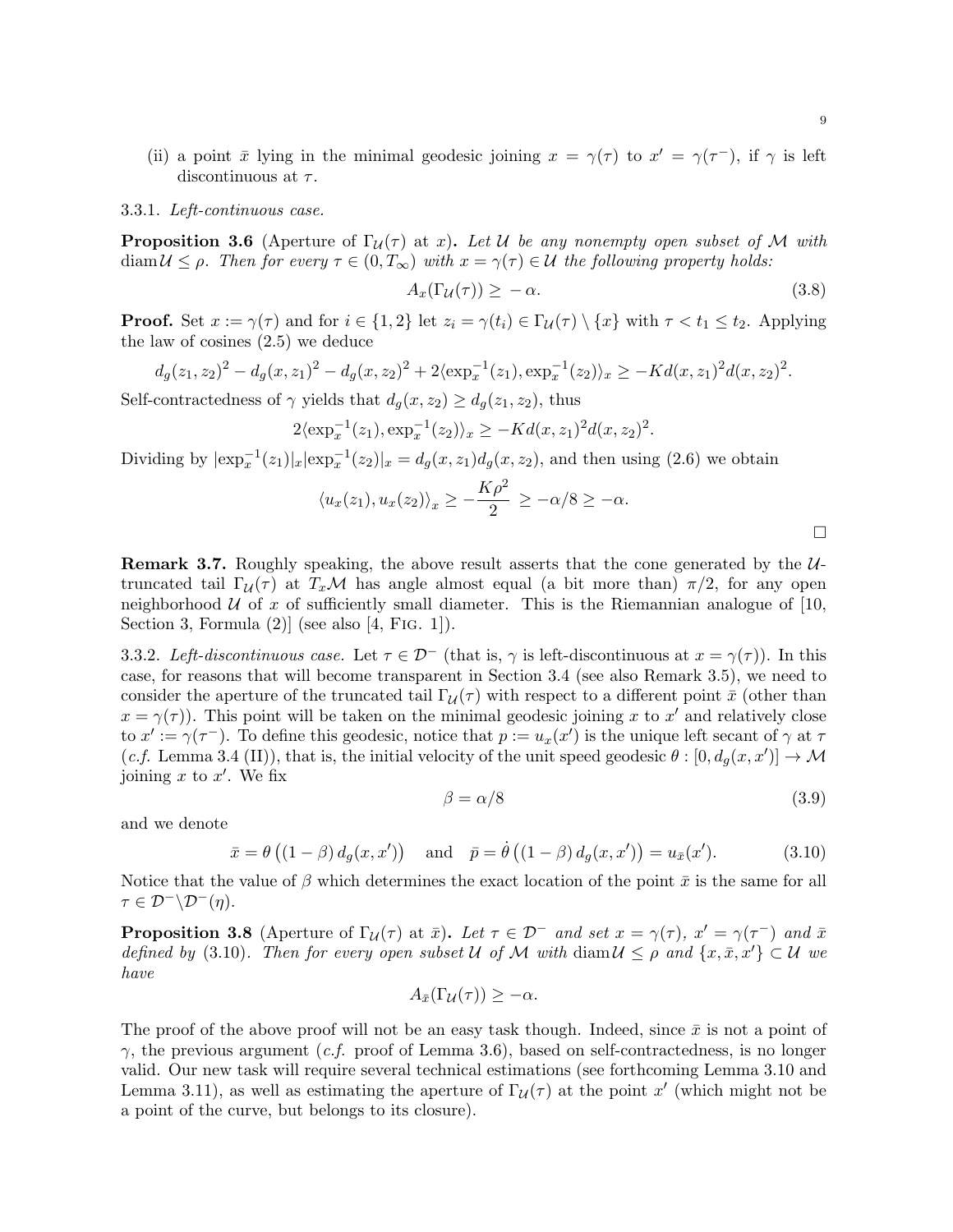**Lemma 3.9** (Aperture of  $\Gamma_{\mathcal{U}}(\tau)$  at x'). Let U be an open subset of M with diam  $\mathcal{U} \leq \rho$  and let  $\tau \in \mathcal{D}^-$  be such that both  $x = \gamma(\tau)$  and  $x' := \gamma(\tau^-)$  are in U. Then

$$
A_{x'}(\Gamma_{\mathcal{U}}(\tau)) \ge -\alpha/8. \tag{3.11}
$$

Proof. By Lemma 3.6 (and more precisely, using the estimate of the last line of its proof), the estimation  $A_{\gamma(s)}(\Gamma_{\mathcal{U}}(\tau)) \geq -\alpha/8$  holds true for all  $s \in (0, \tau)$  point of continuity of  $\gamma$  sufficiently close to  $\tau$  so that  $\mathcal{U} \subset B_g(\gamma(s), \rho)$ . Since  $x' := \lim_{s \nearrow \tau} \gamma(s)$  is a limit of points of continuity of  $\gamma$ , We conclude easily by a standard continuity argument.

We now fix notations that will be used in Lemma 3.13, Lemma 3.11 and Proposition 3.12. Let  $\tau \in \mathcal{D}^-$  and set  $x = \gamma(\tau)$ ,  $x' = \gamma(\tau^-)$  and  $\bar{x} = \theta((1-\beta)d_g(x,x'))$  satisfying (3.9) and (3.10). We also fix an open U of M with diam  $\mathcal{U} < \rho$  and  $\{x, \bar{x}, x'\} \subset \mathcal{U}$ . If  $z \in \Gamma_{\mathcal{U}}(\tau)$ , we denote:

$$
\sigma := d_g(x, x'), \quad \bar{d} = d_g(\bar{x}, z) \quad \text{and} \quad d' = d_g(x', z).
$$

**Lemma 3.10** (Technical estimations - I). For every  $z \in \Gamma_u(\tau)$  one has:

$$
\frac{\sigma}{\bar{d}} \le \frac{2}{1 - 2\beta} \tag{3.12}
$$

and

$$
\frac{d'}{\bar{d}} \le \frac{1}{1 - 2\beta}.\tag{3.13}
$$

**Proof.** Since  $\gamma$  is self-contracted, we have  $d_g(x, z) \leq d_g(x', z)$ . Therefore

$$
d_g(x, x') \le d_g(x, z) + d_g(x', z) \le 2d_g(x', z).
$$

It follows by (3.10) that  $d_g(\bar{x}, x') = \beta d_g(x, x') = \beta \sigma$ . Thus, we deduce

$$
\frac{\sigma}{2} = \frac{1}{2}d_g(x, x') \le d_g(x', z) \le d_g(\bar{x}, z) + d_g(\bar{x}, x') = \bar{d} + \beta\sigma.
$$

which yields  $(3.12)$ . We now deduce from  $(3.12)$  that

$$
d' = d_g(x', z) \le d_g(x', \bar{x}) + d_g(\bar{x}, z) \le \beta \sigma + \bar{d} \le \left(\frac{1}{1 - 2\beta}\right) \bar{d}.
$$

This proves  $(3.13)$ .

**Lemma 3.11** (Technical estimations - II). For every  $z \in \Gamma_{\mathcal{U}}(\tau)$  we have

$$
\overline{d}^2 - d'^2 \ge -2(\beta \sigma)^2 - 2\beta \sigma \overline{d},\tag{3.14}
$$

and

$$
\overline{d}^2 - d'^2 \le 2(\beta \sigma)^2 + \beta \sigma d' \alpha / 4. \tag{3.15}
$$

**Proof.** Let  $z \in \Gamma_u(\tau)$ . By the law of cosines (Lemma 2.4)

$$
\left|d_g(x',z)^2 - d_g(\bar{x},x')^2 - d_g(\bar{x},z)^2 + 2\langle \exp_{\bar{x}}^{-1}(x'), \exp_{\bar{x}}^{-1}(z) \rangle_{\bar{x}}\right| \leq Kd_g(\bar{x},x')^2d_g(\bar{x},z)^2.
$$

Therefore, recalling that  $d_g(\bar{x}, x') = \beta \sigma$ ,

$$
\overline{d}^2 - d'^2 \ge -(\beta \sigma)^2 \left[ 1 + K d_g(\overline{x}, z)^2 \right] + 2 \langle \exp_{\overline{x}}^{-1}(x'), \exp_{\overline{x}}^{-1}(z) \rangle_{\overline{x}}
$$

Since  $\bar{x}, z \in \mathcal{U}$ , we have  $d_g(\bar{x}, z) \leq \rho$ , so using  $(2.6)$ , we have  $K d_g(\bar{x}, z)^2 \leq 1$ . On the other hand, by the Cauchy-Schwartz inequality, we have also  $\langle \exp_{\bar{x}}^{-1}(x') , \exp_{\bar{x}}^{-1}(z) \rangle_{\bar{x}} \ge -d_g(\bar{x}, x') d_g(\bar{x}, z)$ . Thus  $(3.14)$  holds.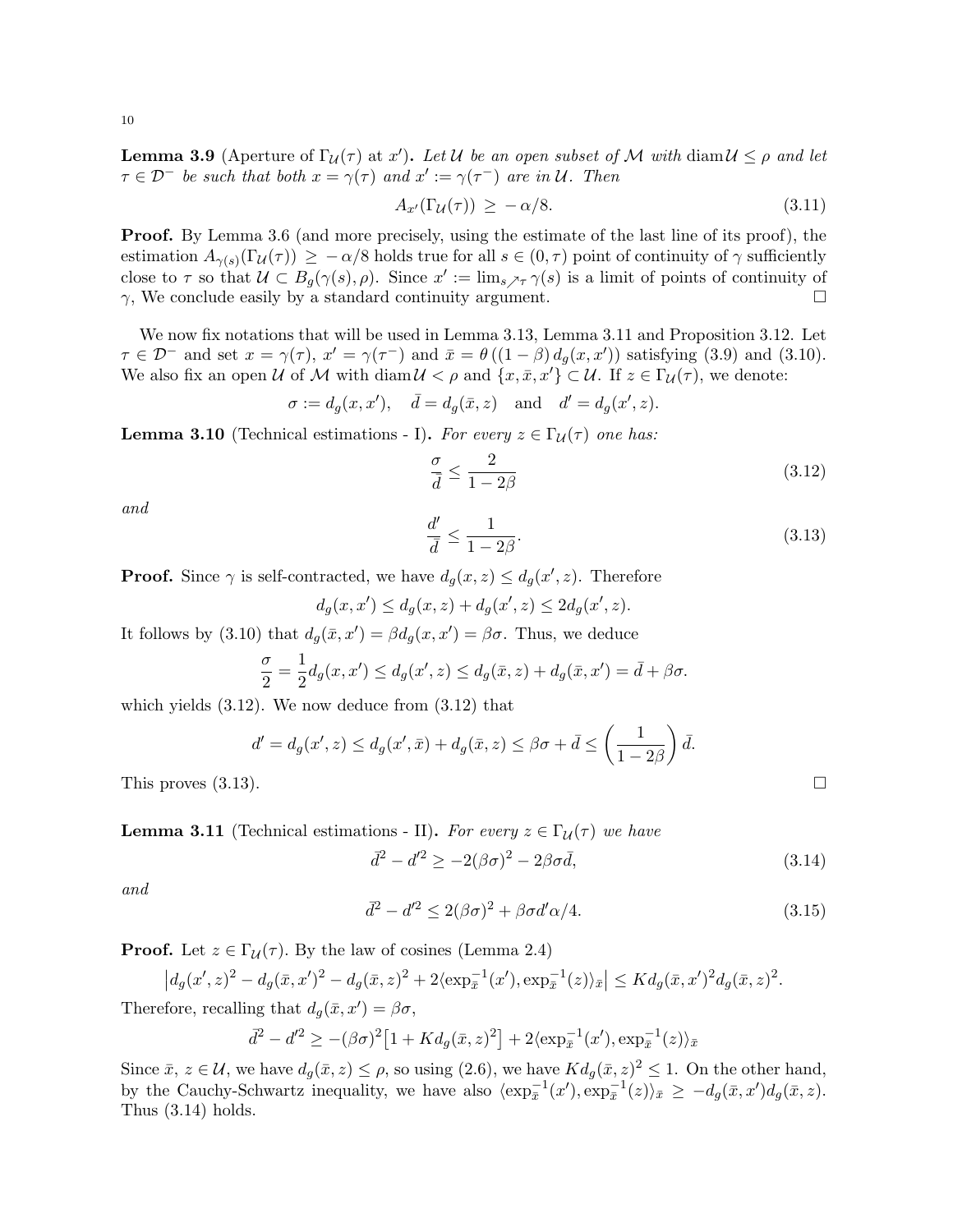To establish (3.15), we use again the law of cosines :

 $|d_g(\bar{x}, z)^2 - d_g(\bar{x}, x')^2 - d_g(x', z)^2 + 2\langle \exp_{x'}^{-1}(\bar{x}), \exp_{x'}^{-1}(z) \rangle_{x'}| \leq K d_g(\bar{x}, x')^2 d_g(x', z)^2$  $(3.16)$ Since  $x \in \Gamma$ <sub>*u*</sub>( $\tau$ ) and  $x \neq x'$  we deduce by Lemma 3.9 that

$$
\langle u_{x'}(\bar{x}), u_{x'}(z)\rangle_{x'} = \langle u_{x'}(x), u_{x'}(z)\rangle_{x'} \ge -\alpha/8,
$$

hence

$$
\langle \exp_{x'}^{-1}(\bar{x}), \exp_{x'}^{-1}(z) \rangle_{x'} = d_g(\bar{x}, x') d_g(x', z) \langle u_{x'}(x), u_{x'}(z) \rangle_{x'} \ge -\beta \sigma d' \alpha/8.
$$
  
Combining this inequality with (3.16) and recalling that  $d_g(\bar{x}, x') = \beta \sigma$ , we get

$$
\overline{d}^2 - d'^2 \le (1 + K d_g(x', z)^2)(\beta \sigma)^2 + \beta \sigma d' \alpha / 4.
$$

Since  $d_g(x', z) \le \rho$  and  $K\rho^2 \le 1$  (*c.f.* (2.6)) we conclude easily.

**Proof of Proposition 3.8.** Since  $x' \notin \Gamma_u(\tau)$  we deduce by Lemma 3.9 that for every  $z_1, z_2 \in$  $\Gamma_{\mathcal{U}}(\tau),$ 

$$
\langle u_{x'}(z_1), u_{x'}(z_2) \rangle_{x'} \ge -\alpha/8. \tag{3.17}
$$

In order to simplify notation, let us set  $\sigma := d_g(x, x')$  and

$$
\begin{cases} d_i := d_g(x, z_i) \\ \bar{d}_i := d_g(\bar{x}, z_i) \\ d'_i := d_g(x', z_i) \end{cases} \text{ for } i \in \{1, 2\}.
$$



FIGURE 4

Applying the law of cosines and setting

$$
e := d_g(z_1, z_2)
$$

we obtain

$$
\left|e^{2} - d_{1}^{\prime 2} - d_{2}^{\prime 2} + 2 d_{1}^{\prime} d_{2}^{\prime} \langle u_{x}(z_{1}), u_{x}(z_{2})\rangle_{x'}\right| \leq K d_{1}^{\prime 2} d_{2}^{\prime 2}.
$$
\n(3.18)

and

$$
\left|e^{2} - \bar{d}_{1}^{2} - \bar{d}_{2}^{2} + 2\bar{d}_{1}\bar{d}_{2}\langle u_{\bar{x}}(z_{1}), u_{\bar{x}}(z_{2})\rangle_{\bar{x}}\right| \leq K\bar{d}_{1}^{2}\bar{d}_{2}^{2}.
$$
\n(3.19)

Combining  $(3.17)$ ,  $(3.18)$  and  $(3.19)$  we deduce

$$
2\bar{d}_1\bar{d}_2\langle u_{\bar{x}}(z_1), u_{\bar{x}}(z_2)\rangle_{\bar{x}} \ge -d'_1d'_2\alpha/4 - K\left(\bar{d}_1^2\bar{d}_2^2 + d'^2_1d'^2_2\right) + \bar{d}_1^2 - d'^2_1 + \bar{d}_2^2 - d'^2_2,
$$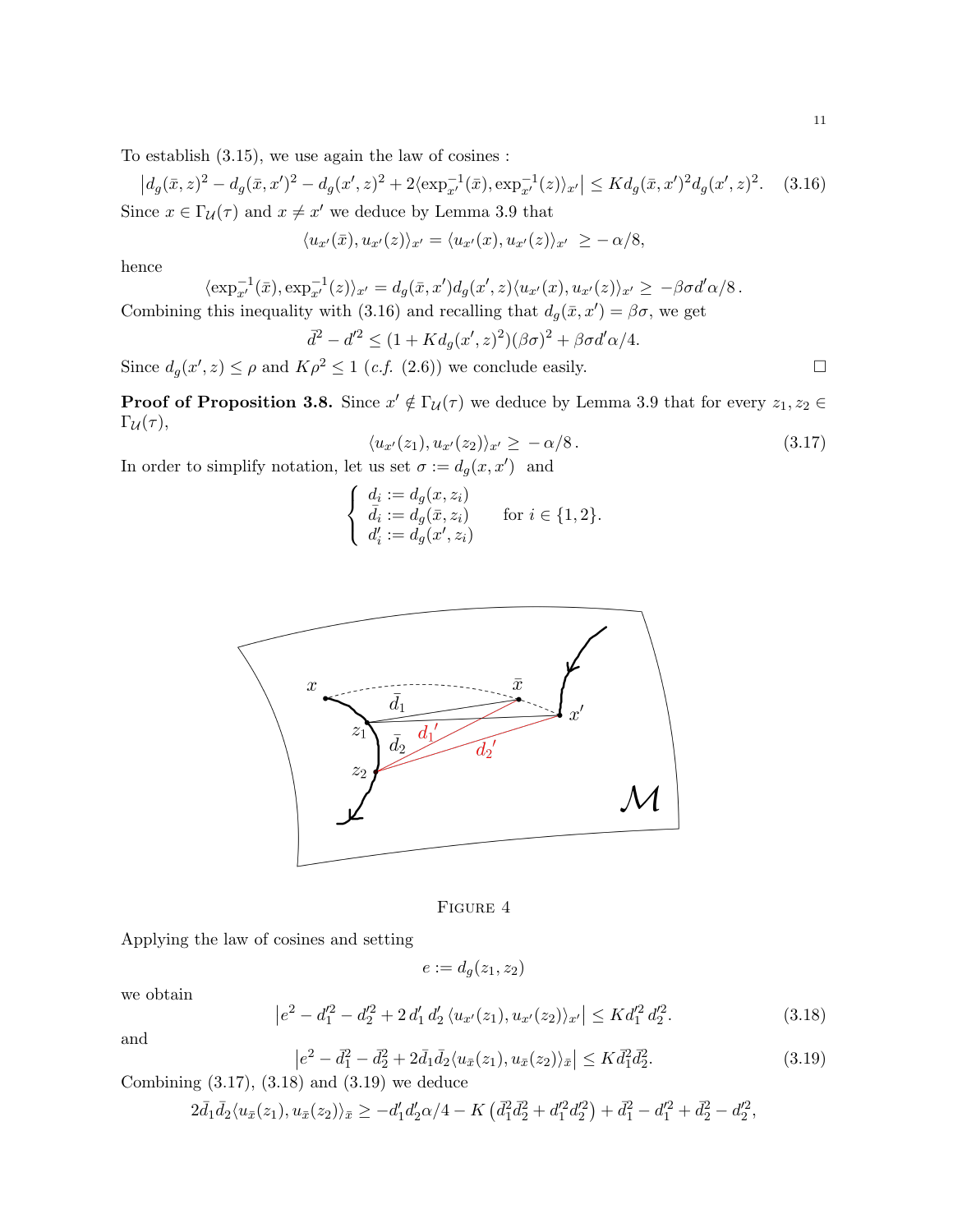thus in particular

$$
\langle u_{\bar{x}}(z_1), u_{\bar{x}}(z_2) \rangle_{\bar{x}} \ge -\left(\frac{d'_1 d'_2}{\bar{d}_1 \bar{d}_2}\right) \frac{\alpha}{8} - \frac{K}{2} \bar{d}_1 \bar{d}_2 \left(1 + \left(\frac{d'_1 d'_2}{\bar{d}_1 \bar{d}_2}\right)^2\right) + \frac{\bar{d}_1^2 - d'_1^2}{2 \bar{d}_1 \bar{d}_2} + \frac{\bar{d}_2^2 - d'_2^2}{2 \bar{d}_1 \bar{d}_2}.
$$
 (3.20)

To proceed, we need to bound the last two terms of (3.20). Applying Lemma 3.11 we obtain

$$
\bar{d}_i^2 - d_i'^2 \ge -2(\beta \sigma)^2 - 2(\beta \sigma) \bar{d}_i, \text{ for } i \in \{1, 2\},\
$$

thus, dividing by  $2 \bar{d}_1 \bar{d}_2$  we deduce in view of  $(3.12)$  and  $(2.6)$  that

$$
\frac{\bar{d}_i^2 - d_i'^2}{2 \,\bar{d}_1 \bar{d}_2} \ge -\frac{4\beta^2}{(1 - 2\beta)^2} - \frac{2\beta}{1 - 2\beta} = -\frac{2\beta}{(1 - 2\beta)^2}.
$$

Using the above estimation, together with  $(3.12)$  and  $(3.13)$ , we deduce from  $(3.20)$  that

$$
\langle u_{\bar{x}}(z_1), u_{\bar{x}}(z_2) \rangle_{\bar{x}} \ge -\frac{1}{(1-2\beta)^2} \frac{\alpha}{8} - \frac{K}{2} \rho^2 \left( 1 + \frac{1}{(1-2\beta)^4} \right) - \frac{4\beta}{(1-2\beta)^2}
$$
  
 
$$
\ge -\frac{\alpha}{8} \left( 1 + \frac{5}{(1-2\beta)^2} + \frac{1}{(1-2\beta)^4} \right).
$$

Since  $2\beta = \frac{\alpha}{4}$  $\frac{\alpha}{4} \leq \frac{1}{51}$  $\frac{1}{512}$ , we obtain  $\langle u_{\bar{x}}(z_1), u_{\bar{x}}(z_2) \rangle_{\bar{x}} \geq -\alpha$ .

The following result is the analogue of Lemma 3.4 (I) for the left-discontinuous case. Roughly speaking, the result (almost) remedies the failure illustrated in Remark 3.5 by moving the point  $x = \gamma(\tau)$  (where  $\gamma$  is left-discontinuous) to  $\bar{x} := \theta((1 - \beta) d_g(x, x'))$  (see (3.10)) and making a parallel transportation of the secant  $p := u_x(x')$  at x to  $\bar{p} = u_{\bar{x}}(x') \in T_{\bar{x}}\mathcal{M}$  along the geodesic  $\theta$ joining x to  $\bar{x}$ .

Proposition 3.12 (Transported secant). Under the above notation and under the assumptions given before Lemma 3.10,

$$
\langle \bar{p}, u_{\bar{x}}(z) \rangle_{\bar{x}} := \langle u_{\bar{x}}(x'), u_{\bar{x}}(z) \rangle_{\bar{x}} < \alpha, \quad \text{for all } z \in \Gamma_{\mathcal{U}}(\tau).
$$

**Proof.** Let  $z \in \Gamma_{\mathcal{U}}(\tau)$ , and recall that  $\sigma := d_g(x, x')$ ,  $\bar{d} = d_g(\bar{x}, z)$  and  $d' = d_g(x', z)$ . We again apply the law of cosines to get

$$
d'^{2} - (\beta \sigma)^{2} - \bar{d}^{2} + 2\beta \sigma \bar{d} \langle u_{\bar{x}}(x'), u_{\bar{x}}(z) \rangle_{\bar{x}} \leq K (\beta \sigma)^{2} \bar{d}^{2}.
$$
 (3.21)

Notice that (3.15) yields

$$
\frac{\bar{d}^2 - d'^2}{2\beta\sigma \bar{d}} \le \frac{\beta\sigma}{\bar{d}} + \left(\frac{d'}{\bar{d}}\right)\frac{\alpha}{8}.\tag{3.22}
$$

Combining (3.21) with (3.22) and using (3.12) and (3.13) we deduce (recall that  $\beta\sigma \leq \rho$  and  $d \leq \rho$ ) we get

$$
\langle u_{\bar{x}}(x'), u_{\bar{x}}(z) \rangle_{\bar{x}} \le \frac{K}{2}\rho^2 + \frac{3\beta\sigma}{2\bar{d}} + \left(\frac{d'}{\bar{d}}\right)\frac{\alpha}{8} \le \frac{\alpha}{8} + \frac{3\beta}{1 - 2\beta} + \left(\frac{1}{1 - 2\beta}\right)\frac{\alpha}{8}.
$$
  
So  $\langle u_{\bar{x}}(x'), u_{\bar{x}}(z) \rangle_{\bar{x}} < 4\beta + \frac{\alpha}{2} \le \alpha.$ 

12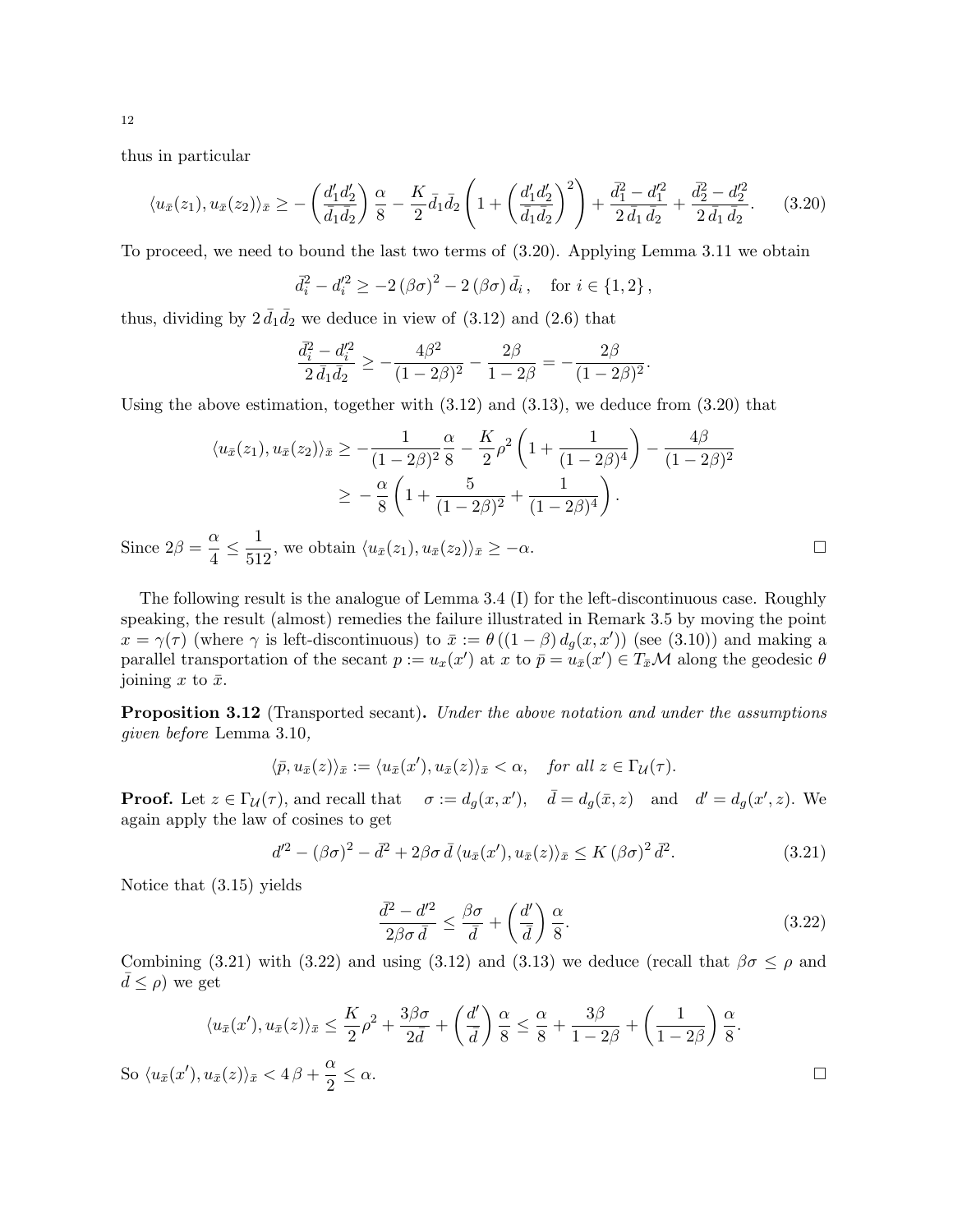**Theorem 3.13** (Measuring growth using "almost secants"). Let  $\gamma : [0, T_{\infty}) \to M$  be a selfcontracted curve and let us fix  $x = \gamma(\tau)$  with  $\tau \in (0, T_{\infty})$ .

(i) If  $\gamma$  is continuous at  $\tau$ , for every  $p \in \sec^{-}(\tau)$ , there exists  $p^{a} \in U_{x}M$  such that for every open subset U of M with  $x \in U$  and diam  $U \leq \rho$ , and every  $z \in \Gamma_{\mathcal{U}}(\tau)$ ,

$$
\langle p^a, u_x(z) \rangle_x \leq -3\alpha
$$
 and  $\langle p^a, p \rangle_x \geq 4\alpha$ 

(ii) If  $\tau \in \mathcal{D}^-(\mathcal{D}^-(\eta))$ , if we denote  $\bar{p} = u_{\bar{x}}(x')$  the transported secant at  $\bar{x}$ , there exists  $p^a \in U_{\bar{x}}\mathcal{M}$  such that for every open subset U of M with  $\{x, \bar{x}, x'\} \subset \mathcal{U}$  and  $\text{diam}\,\mathcal{U} \leq \rho$ , and every  $z \in \Gamma_{\mathcal{U}}(\tau)$ ,

$$
\langle p^a, u_{\bar{x}}(z) \rangle_{\bar{x}} \le -3\alpha \quad and \quad \langle p^a, \bar{p} \rangle_{\bar{x}} \ge 4\alpha
$$

We need a separation lemma for subsets of the unit sphere of  $\mathbb{R}^n$  with a controlled aperture.

**Lemma 3.14** (Strong separation lemma). Let C be a nonempty subset of the unit sphere of  $\mathbb{R}^n$ satisfying

$$
A(C) \ge -\delta,\tag{3.23}
$$

where

$$
\delta = \frac{1}{2(n+1)}.\t(3.24)
$$

Then

$$
\overline{\text{conv}}(C) \bigcap B(0,\delta) = \emptyset. \tag{3.25}
$$

**Proof of Lemma 3.14.** Let us assume, towards a contradiction, that for some  $u \in \overline{conv}(C)$  we have  $||u|| < \delta$ . By Caratheodory's lemma there exist  $\lambda_0, \ldots, \lambda_n \in [0,1]$  with  $\sum_{i=0}^n \lambda_i = 1$  and unit vectors  $u_0, \ldots, u_n \in C$  such that

$$
\left\|\sum_{i=0}^n \lambda_i u_i\right\| < \delta.
$$

Let  $i_0 \in \{0, \ldots, n\}$  be such that  $\lambda_{i_0} \geq \lambda_i$  for any  $i \in \{0, \ldots, n\}$ . Then  $\lambda_{i_0} \geq 1/(n+1)$  and by the Cauchy-Schwarz inequality

$$
\delta > \langle u_{i_0}, \sum_{i=0}^n \lambda_i u_i \rangle = \sum_{i=0}^n \lambda_i \langle u_{i_0}, u_i \rangle = \lambda_{i_0} + \sum_{i \neq i_0} \lambda_i \langle u_{i_0}, u_i \rangle
$$

$$
> \frac{1}{n+1} - \delta \left( \sum_{i \neq i_0} \lambda_i \right) > \frac{1}{n+1} - \delta = \delta,
$$

a clear contradiction. Thus the assertion holds true.

**Proof of Theorem 3.13.** Both assertions follow by the same arguments and estimations. In order to present a common proof let us proceed to the following identification:

- If  $x = \gamma(\tau) = \gamma(\tau^{-})$ , we identify the tangent space  $T_x\mathcal{M}$  equipped with the scalar product  $\langle \cdot, \cdot \rangle_x$  with the Euclidean space  $\mathbb{R}^n$ .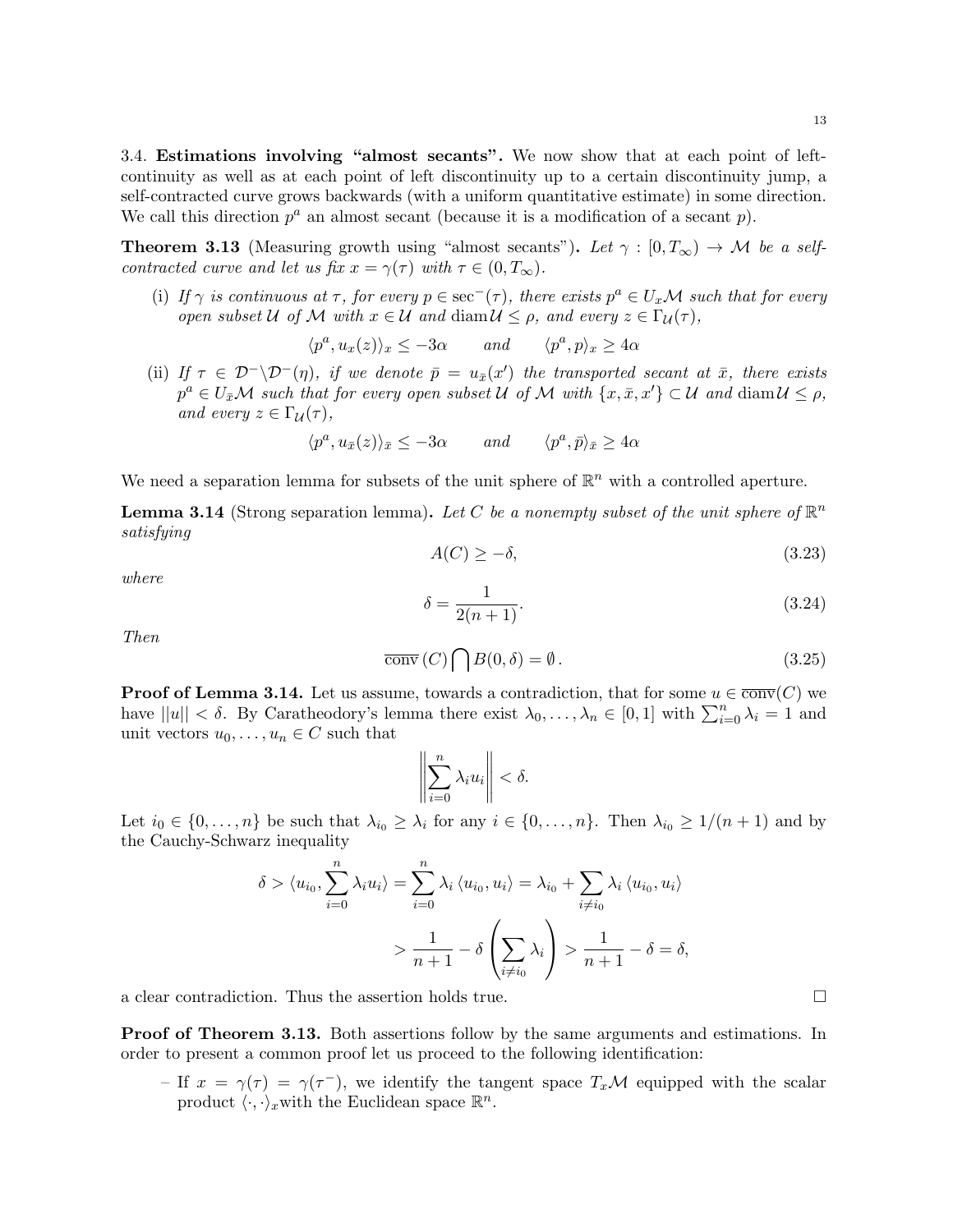- If  $x = \gamma(\tau) \neq \gamma(\tau^{-})$ , we identify the tangent space  $T_{\bar{x}}M$  equipped with the scalar product  $\langle \cdot, \cdot \rangle_{\bar{x}}$  with the Euclidean space  $\mathbb{R}^n$ .

In the sequel, we shall denote (in both cases) this scalar product by  $\langle \cdot, \cdot \rangle$ . We further set

 $C = \{u_x(z) : z \in \Gamma_{\mathcal{U}}(\tau)\}\$  (respectively  $C = \{u_{\bar{x}}(z) : z \in \Gamma_{\mathcal{U}}(\tau)\}\)$ .

Since  $\alpha = \delta^2/8 \leq \delta$ , Proposition 3.6 and Proposition 3.8 imply that  $A(C) \geq -\delta$ . Applying Lemma 3.14, we obtain that the projection of 0 to  $\overline{conv}(C)$ , denoted by  $c \in T_x\mathcal{M}$ , satisfies for every  $u \in C$ 

$$
||c|| \ge \delta
$$
 and  $\langle -c, u - c \rangle \le 0$ .

It follows

$$
\langle -c, u \rangle \le -||c||^2 \le -\delta^2 = -8\alpha. \tag{3.26}
$$

(i) Let  $\tau \in (0, T_{\infty}) \setminus \mathcal{D}^-$  and fix any backward secant  $p \in \sec^{-}(\tau) \in T_x\mathcal{M} \equiv \mathbb{R}^n$  and set

$$
p^a:=\frac{p-c}{||p-c||}.
$$

By Lemma 3.4 (I) we get  $\langle p, u \rangle \leq 0$ , for all  $u \in C$ . Then for every  $u \in C$  (unit vector) in view of (3.26) we deduce

$$
\langle p^a, u \rangle = \frac{\langle p, u \rangle + \langle -c, u \rangle}{||p - c||} \le \frac{0 - ||c||^2}{||p - c||} \le \frac{-8\alpha}{||p - c||} \le -3\alpha,
$$

where the fact that  $||p - c|| \leq 2$  is used. Finally, if  $u \in U_x \mathcal{M}$  and  $||p - u|| < \alpha$ ,

$$
\langle p^a, p \rangle \ge \frac{||p||^2 + \langle -c, p \rangle}{||p - c||} \ge \frac{1 + 0}{2} \ge 4\alpha.
$$

(ii) Let  $\tau \in \mathcal{D}^-$  and consider the transported secant  $\bar{p} = u_{\bar{x}}(x') \in T_x\mathcal{M} \equiv \mathbb{R}^n$  at  $\bar{x}$ . In an analogous manner to the above, we set

$$
p^a:=\frac{\bar{p}-c}{||\bar{p}-c||}.
$$

By Proposition 3.12 we get

$$
\langle \bar{p}, u \rangle \le \alpha, \quad \text{for all } u \in C. \tag{3.27}
$$

Since  $c \in C$  we deduce

$$
||\bar{p} - c||^2 = ||\bar{p}||^2 + ||c||^2 - \langle \bar{p}, c \rangle \ge 1 + \delta^2 - \alpha \ge 1.
$$

In particular

$$
1 \leq ||\bar{p} - c|| \leq 2.
$$

For every  $u \in C$  (unit vector) in view of (3.26) and (3.27) we deduce

$$
\langle p^a, u \rangle \le \frac{\langle \bar{p}, u \rangle + \langle -c, u \rangle}{||\bar{p} - c||} \le \frac{\alpha - 8\alpha}{||\bar{p} - c||} \le \frac{-7\alpha}{2} \le -3\alpha.
$$

On the other hand, if  $u \in U_x\mathcal{M}$  and  $||\bar{p} - u|| < \alpha$ , using again (3.27), we get

$$
\langle p^a, \bar{p} \rangle \ge \frac{||\bar{p}||^2 + \langle -c, \bar{p} \rangle}{||\bar{p} - c||} \ge \frac{1 - \alpha}{||\bar{p} - c||} \ge \frac{1 - \alpha}{2} \ge 4\alpha.
$$

This concludes the proof of the assertion.

14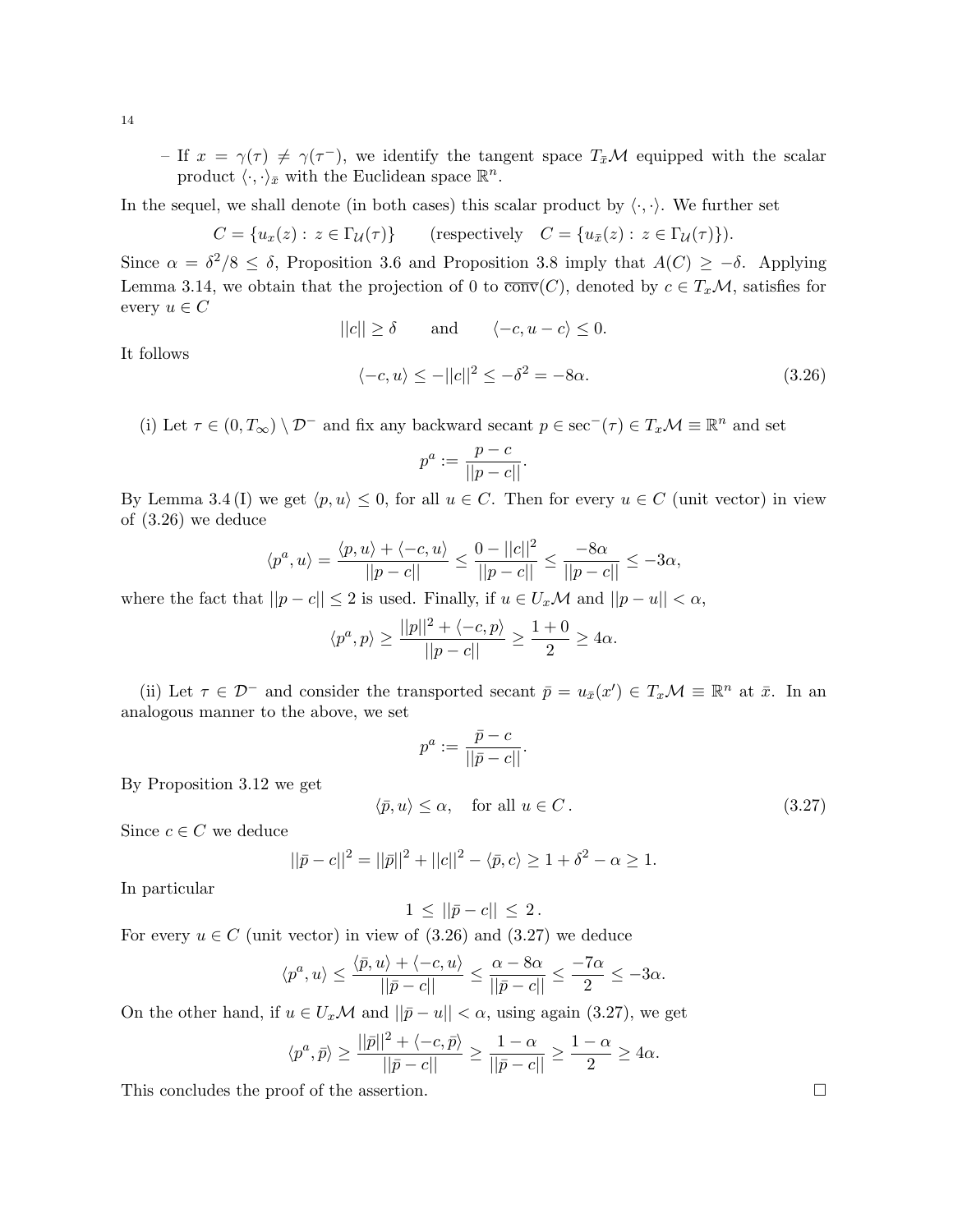#### 4. Proof of the main result

4.1. Width estimates via external functions. From now on,  $\eta$  is given by Lemma 2.6, F is a fixed finite  $\eta$ -net of UK, and for each  $\xi = q_y \in \mathcal{F}$ ,  $\mathcal{U}_\xi := B_q(y, 2\eta)$ . We recall that a finite subset F of UK is an  $\eta$ -net if F has a nonempty intersection with any ball (for the distance  $D_q$ ) of radius  $\eta$  centered at a point of UK. The existence of the finite  $\eta$ -net F follows from the compactness of  $U\mathcal{K}$ .

If  $\gamma$  is a self-contracted map defined on  $[0, +\infty)$  and if  $\tau \in (0, +\infty)\setminus \mathcal{D}^{-1}(\eta)$ , we define an element  $\xi^a \in UK$  as follows. We denote  $p^a$  the almost secant given by Theorem 3.13, and we consider two cases:

• If  $\tau$  is a point of left-continuity of  $\gamma$ , for every backward secant  $p \in \sec^{-}(\tau)$  at  $x = \gamma(\tau)$ we associate the almost secant  $p^a \in U_x \mathcal{K}$  and we set

$$
\xi^a := p_x^a = (x, p^a). \tag{4.1}
$$

Notice that different secants at x might give rise to different  $p^a \in U_x \mathcal{K}$  (therefore to different elements  $\xi_a \in U\mathcal{K}$ ).

• If  $\tau \in \mathcal{D}^-\setminus \mathcal{D}^-(\eta)$ , then the backward secant  $p := u_x(x')$  at  $x = \gamma(\tau)$  is unique. Using the notation of (3.10), the almost secant associated to  $\bar{p}$  is  $p^a \in U_{\bar{x}}\mathcal{K}$ . We set:

$$
\xi^a := p_{\bar{x}}^a = (\bar{x}, p^a). \tag{4.2}
$$

The following result is crucial for our purposes. Roughly speaking it will be used to associate to each  $\xi^a$  constructed above an element  $\xi$  from the finite set  $\mathcal F$ . In this way, instead of controlling the growth of  $\gamma$  by the infinite set of "almost secants", we shall control this growth by the finite set of external functions.

**Lemma 4.1** (Controlling the local growth of  $\gamma$  by external functions). Let F be a finite  $\eta$ -net of UK, and, for each  $\xi = q_y \in \mathcal{F}$ , let us denote  $\mathcal{U}_\xi := B_g(y, 2\eta)$ . Then:

(I) Let  $\tau \in (0, T_{\infty}) \setminus \mathcal{D}^-$  and  $p \in \sec^{-}(\tau)$ , let  $\xi^a := p_x^a$  be defined as in (4.1), and let  $\xi \in \mathcal{F}$ be such that  $D_g(\xi^a, \xi) < \eta$ . If  $\gamma(s) \in \mathcal{U}_{\xi}$ ,  $|p - u_x(\gamma(s))|_x \leq \alpha$  and  $z \in \Gamma_{\mathcal{U}_{\xi}}(\tau)$ , then:

$$
\langle q, \exp_y^{-1}(\gamma(s)) \rangle_y \ge \langle q, \exp_y^{-1}(z) \rangle_y + 2\alpha d_g(\gamma(s), z). \tag{4.3}
$$

(II) Let  $\tau \in \mathcal{D}^-\setminus \mathcal{D}^-(\eta)$ , let  $\xi^a := p^a_{\overline{x}}$  be defined by (4.2), and let  $\xi \in \mathcal{F}$  be such that  $D_g(\xi^a, \xi) < \eta$ . If  $\gamma(s) \in \mathcal{U}_{\xi}$ ,  $|\bar{p} - u_{\bar{x}}(\gamma(s))|_{\bar{x}} \leq \alpha$  and  $z \in \Gamma_{\mathcal{U}_{\xi}}(\tau)$ , then:

$$
\langle q, \exp_y^{-1}(\gamma(s)) \rangle_y \ge \langle q, \exp_y^{-1}(z) \rangle_y + 2\alpha d_g(\gamma(s), z). \tag{4.4}
$$

**Proof.** Recall that  $\rho$  satisfies (2.6) and that  $\eta \in (0, \rho/4)$  is given by Lemma 2.6, so diam $(\mathcal{U}_{\xi}) < \rho$ . We shall first consider the case  $\tau \in (0, T_{\infty}) \setminus \mathcal{D}^-$ . We fix  $p \in \sec^{-}(\tau)$  and set  $\xi^a := p_x^a$ . Let  $\xi = q_y \in B_{D_g}(\xi^a, \eta)$ . We know from Theorem 3.13 (i) that for all  $z \in \Gamma_{\mathcal{U}_{\xi}}(\tau) \setminus \{x\}$ ,  $\langle p^a, u_x(z) \rangle_x \leq -3\alpha$  and  $\langle p^a, p \rangle_x \geq 4\alpha$ . If  $\gamma(s) \in \mathcal{U}_{\xi}$  and  $|p - u_x(\gamma(s))|_x \leq \alpha$ , we obtain from Lemma 2.6:

$$
\langle q, \exp_y^{-1}(\gamma(s)) \rangle_y - \langle q, \exp_y^{-1}(x) \rangle_y \ge (\langle p^a, u_x(\gamma(s)) \rangle_x - \alpha) d_g(x, \gamma(s))
$$
  

$$
\ge (\langle p^a, p \rangle_x - 2\alpha) d_g(x, \gamma(s)) \ge 2\alpha d_g(x, \gamma(s)).
$$

On the other hand, if  $z \in \Gamma_{\mathcal{U}_{\xi}}(\tau)$ , we deduce from Lemma 2.6 that

$$
\langle q, \exp_y^{-1}(x) \rangle_y - \langle q, \exp_y^{-1}(z) \rangle_y \ge (-\langle p^a, u_x(z) \rangle_x - \alpha) d_g(x, z) \ge 2\alpha d_g(x, z).
$$

Summing up these two inqualities, we obtain (4.3).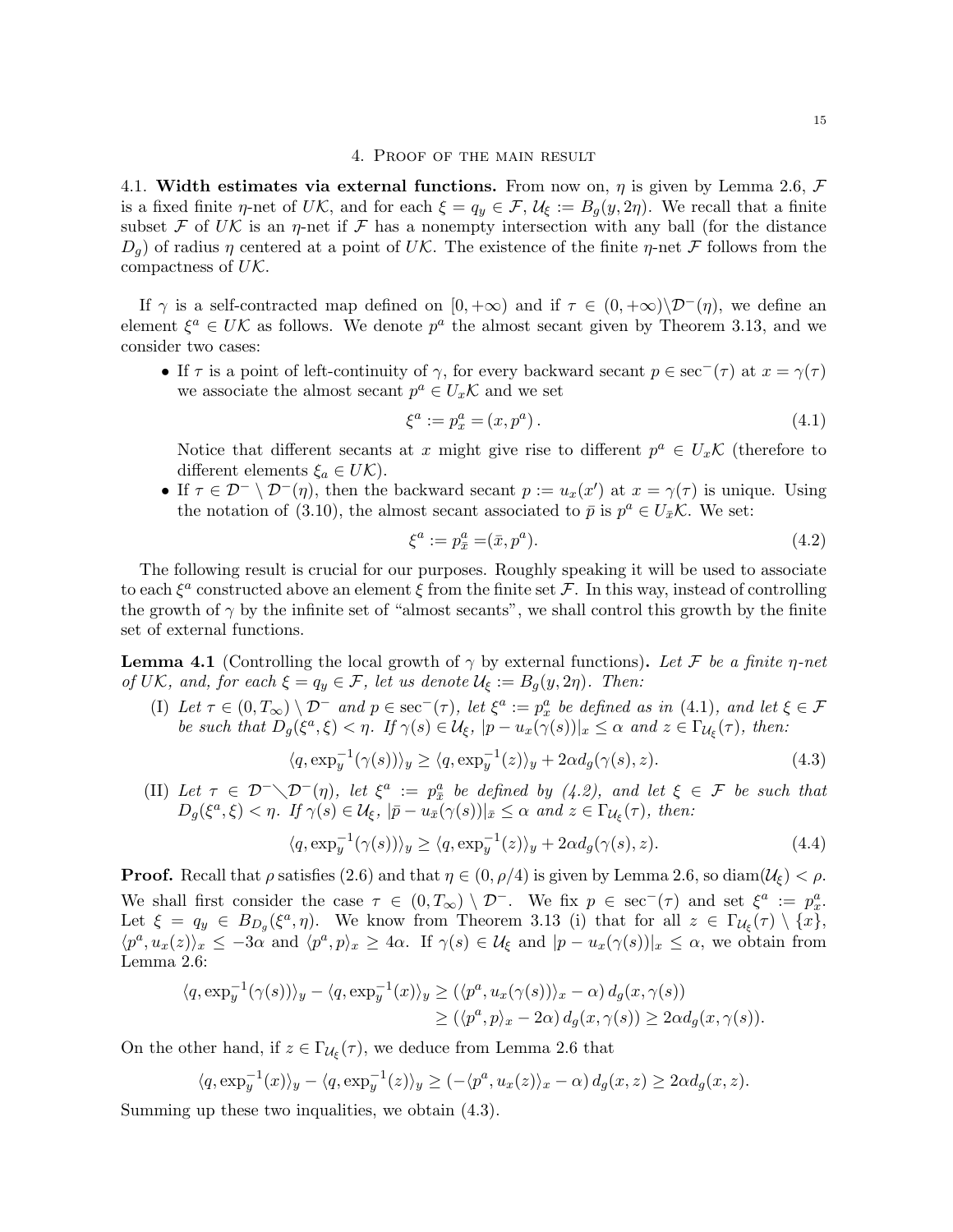The case  $\tau \in \mathcal{D}^-\setminus \mathcal{D}^-(\eta)$  is treated similarly. Theorem 3.13 (ii) gives that for all  $z \in \mathcal{D}^-\setminus \mathcal{D}^-(\eta)$  $\Gamma_{\mathcal{U}_{\xi}}(\tau) \setminus \{x\}, \ \langle p^a, u_{\bar{x}}(z)\rangle_{\bar{x}} \leq -3\alpha \ \text{and} \ \langle p^a, \bar{p}\rangle_{\bar{x}} \geq 4\alpha. \ \text{ If } \gamma(s) \in \mathcal{U}_{\xi} \text{ and } |\bar{p} - u_{\bar{x}}(\gamma(s))|_{\bar{x}} \leq \alpha,$ Lemma 2.6 gives:

$$
\langle q, \exp_y^{-1}(\gamma(s)) \rangle_y - \langle q, \exp_y^{-1}(x) \rangle_y \ge (\langle p^a, u_{\bar{x}}(\gamma(s)) \rangle_{\bar{x}} - \alpha) d_g(x, \gamma(s))
$$
  
 
$$
\ge (\langle p^a, \bar{p} \rangle_{\bar{x}} - 2\alpha) d_g(x, \gamma(s)) \ge 2\alpha d_g(x, \gamma(s)).
$$

On the other hand, if  $z \in \Gamma_{\mathcal{U}_{\xi}}(\tau)$ , Lemma 2.6 implies that

$$
\langle q, \exp_y^{-1}(x) \rangle_y - \langle q, \exp_y^{-1}(z) \rangle_y \ge (-\langle p^a, u_{\bar{x}}(z) \rangle_{\bar{x}} - \alpha) d_g(x, z) \ge 2\alpha d_g(x, z).
$$

Summing up these two inqualities, we obtain  $(4.4)$ .

For each  $\xi \in \mathcal{F}$ , we define the local width of  $\gamma$  at  $x = \gamma(\tau)$  with respect to  $\xi$  as follows:

$$
W_{\xi}(\tau) := \text{diam}\, \left\{ \langle q, \exp_y^{-1}(z) \rangle_y : z \in \Gamma_{\mathcal{U}_{\xi}}(\tau) \right\},\tag{4.5}
$$

using the convention that diam  $\emptyset = 0$ . We are now ready to establish our fundamental result, which states that the growth of the length of a self-contracted curve is locally controlled by the decay of one of the functions  $W_{\xi}$ .

**Theorem 4.2.** Let  $\gamma : [0, T_{\infty}) \to M$  be a self-contracted map such that its range is included in the compact K, let F be a finite  $\eta$ -net of UK, and, for each  $\xi = q_y \in \mathcal{F}$ , let us denote  $\mathcal{U}_{\xi} := B_g(y, 2\eta)$ . Let  $\tau \in (0, T_{\infty}) \setminus (\mathcal{D}^-(\eta) \cup \mathcal{D}^+(\eta))$ . There exists  $\delta > 0$  such that, for all s, t satisfying  $\tau - \delta < s < \tau < t < \tau + \delta$ , there exists  $\xi \in \mathcal{F}$  such that:

$$
W_{\xi}(s) - W_{\xi}(t) \ge \alpha d_g(\gamma(s), \gamma(t))
$$
\n(4.6)

**Proof.** (i). Let  $\tau \in (0, T_{\infty}) \setminus \mathcal{D}^-$  (point of left-continuity) and set  $x = \gamma(\tau)$ . Since sec<sup>-</sup>( $\tau$ ) is the set of accumulation points of the subset  $\{u_x(\gamma(s))\}$  of  $U_x\mathcal{M}$  as  $s \nearrow \tau$ , and since  $U_x\mathcal{M}$  is compact, there exists  $\delta > 0$  such that for every  $s \in (\tau - \delta, \tau)$ , there exists  $p^s \in \sec^{-}(\tau)$  such that  $|p^s - u_x(\gamma(s))|_x < \alpha$ . Applying Lemma 4.1 (for  $x = \gamma(\tau)$  and  $p^s \in \sec^{-}(\tau)$ ) we get that for all  $s \in (\tau - \delta, \tau)$ , there exists  $\xi \in \mathcal{F}$  such that:

$$
\forall z \in \Gamma_{\mathcal{U}_{\xi}}(\tau) \quad \langle q, \exp_y^{-1}(\gamma(s)) \rangle_y - \langle q, \exp_y^{-1}(z) \rangle_y \ge 2\alpha d_g(\gamma(s), z). \tag{4.7}
$$

(ii). Let us now assume  $\tau \in \mathcal{D}^{-} \setminus \mathcal{D}^{-}(\eta)$ , set  $x = \gamma(\tau)$ ,  $x' = \gamma(\tau^{-})$  and  $\bar{x} := \theta((1 - \beta) d_g(x, x'))$ . Since  $\bar{p} := u_{\bar{x}}(x')$  and  $x' = \lim_{s \nearrow \tau} \gamma(s)$ , there exists  $\delta > 0$  such that if  $s \in (\tau - \delta, \tau)$ , then  $|\bar{p}-u_{\bar{x}}(\gamma(s))|_{\bar{x}}<\alpha$ . In this case, Lemma 4.1 yields that, there exists  $\xi\in\mathcal{F}$  such that for all  $s \in (\tau - \delta, \tau),$ 

$$
\forall z \in \Gamma_{\mathcal{U}_{\xi}}(\tau) \quad \langle q, \exp_y^{-1}(\gamma(s)) \rangle_y - \langle q, \exp_y^{-1}(z) \rangle_y \ge 2\alpha d_g(\gamma(s), z). \tag{4.8}
$$

Let us finally assume (in both cases (i) and (ii)) that  $\tau \notin \mathcal{D}^+(\eta)$ , that is,  $d_g(\gamma(\tau), \gamma(\tau^+)) < \eta$ . Shrinking if necessary  $\delta$ , we can assume that for all  $t \in (\tau, \tau + \delta)$ , we have  $d_g(\gamma(\tau), \gamma(t)) < \eta$ . This implies  $d_g(y, \gamma(t)) \leq d_g(y, \gamma(\tau)) + d_g(\gamma(\tau), \gamma(t)) < 2\eta$  and so  $\gamma(t) \in \mathcal{U}_{\xi}$  and  $\Gamma_{\mathcal{U}_{\xi}}(t) \neq \emptyset$ . The first inequality below follows from (4.7) and (4.8) and the fact that  $\Gamma_{\mathcal{U}_{\xi}}(t)$  is included in  $\Gamma_{\mathcal{U}_{\xi}}(\tau)$  whenever  $t > \tau$ , while the second one comes from the fact that  $\gamma$  is self-contracted. For all  $s \in (\tau - \delta, \tau)$ , there exists  $\xi \in \mathcal{F}$  such that, for all  $t \in (\tau, \tau + \delta)$  and for all  $z \in \Gamma_{\mathcal{U}_{\xi}}(t)$ :

$$
\langle q, \exp_y^{-1}(\gamma(s)) \rangle_y - \langle q, \exp_y^{-1}(z) \rangle_y \ge 2\alpha d_g(\gamma(s), z) \ge \alpha d_g(\gamma(s), \gamma(t)).
$$
  
Hence  $W_{\xi}(s) \ge W_{\xi}(t) + \alpha d_g(\gamma(s), \gamma(t)).$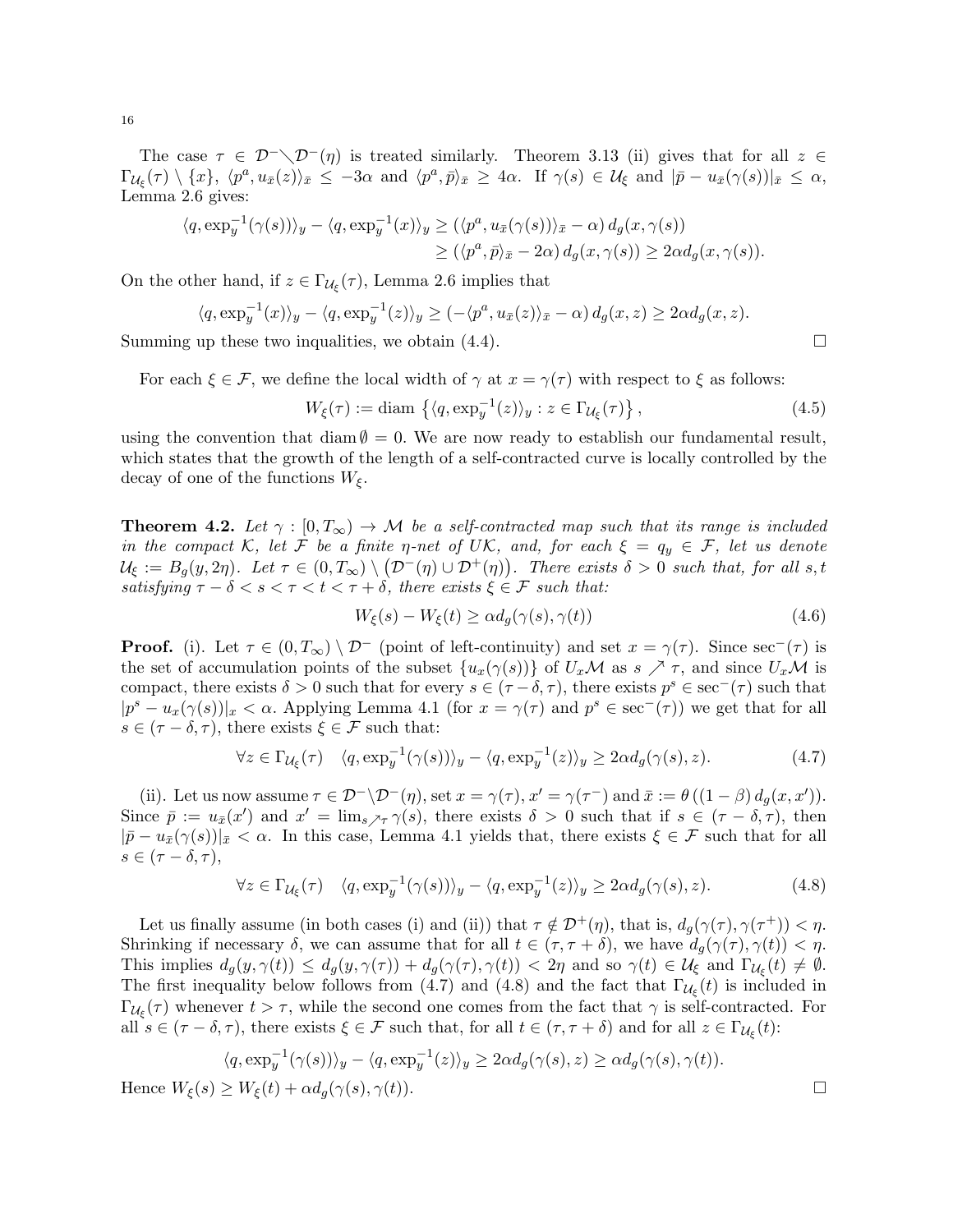4.2. Proof of finite length. Let  $\mathcal{F} \subset U\mathcal{K}$  be the finite  $\eta$ -net defined in in the previous section. Then for any  $\xi = q_y \in \mathcal{F}$ , the function  $z \to \langle q, \exp_y^{-1}(z) \rangle_y$  is well defined on

$$
\mathcal{U}_\xi:=B_g(y,2\eta)\,\subset\,B_g(y,2\rho).
$$

We recall that  $W_{\xi}(\tau) := \text{diam } \{ \langle q, \exp^{-1}_y(z) \rangle_y : z \in \Gamma_{\mathcal{U}_{\xi}}(\tau) \}.$  Notice that for  $\tau_1 \leq \tau_2$  we have  $\Gamma_{\mathcal{U}_{\xi}}(\tau_2) \subset \Gamma_{\mathcal{U}_{\xi}}(\tau_1)$ , therefore  $W_{\xi}(\tau_2) \leq W_{\xi}(\tau_1)$ . In other words, the function  $\tau \longmapsto W_{\xi}(\tau)$  is non increasing on  $[0, T_{\infty})$  for every  $\xi \in \mathcal{F}$ . Let us now consider the (decreasing) aggregate function

$$
W_{\mathcal{F}}(\tau) := \sum_{\xi \in \mathcal{F}} W_{\xi}(\tau).
$$

The following result holds.

**Proposition 4.3.** Let  $[a, b] \subset (0, T_{\infty}) \setminus (\mathcal{D}^{-1}(\eta) \cup \mathcal{D}^{+}(\eta))$ . Then for every partition

$$
a = t_0 < t_1 < \ldots < t_m = b
$$

 $of [a, b],$ 

$$
\sum_{j=1}^{m} d_g(\gamma(t_{i-1}), \gamma(t_i)) \leq \frac{1}{\alpha} \left( W_{\mathcal{F}}(a) - W_{\mathcal{F}}(b) \right). \tag{4.9}
$$

**Proof.** If  $\tau \notin \mathcal{D}^-(\eta) \cup \mathcal{D}^+(\eta)$  and  $x = \gamma(\tau)$ , Theorem 4.2 tells us that there exists  $\delta_{\tau} > 0$ such that  $(\tau - \delta_{\tau}, \tau + \delta_{\tau}) \cap (\mathcal{D}^-(\eta) \cup \mathcal{D}^+(\eta))$  is empty and for all  $s, t \in (\tau - \delta_{\tau}, \tau + \delta_{\tau})$  with  $s \leq \tau \leq t$ , there exists  $\xi \in \mathcal{F}$  satisfying  $W_{\xi}(s) \geq W_{\xi}(t) + \alpha d_q(\gamma(s), \gamma(t))$ . We deduce easily from the definition of  $W_{\mathcal{F}}$  that:

$$
W_{\mathcal{F}}(s) - W_{\mathcal{F}}(t) \ge \alpha \, d_g(\gamma(s), \gamma(t)). \tag{4.10}
$$

Using a standard compactness argument, for every fixed  $i \in \{1, \ldots, m\}$ , there exists a subdivision  ${s_{i,j}}_{j=0}^{j_i}$  of  $[t_{i-1}, t_i]$  such that (4.10) is true for  $s = s_{i,j-1}$  and  $t = t_{i,j}$ . Summing up these inequalities for all j and using the triangular inequality, we obtain that (4.10) is true for  $s = t_{i-1}$ and  $t = t_i$ . Summing up these inequalities for all i we obtain (4.9).

We are now ready to conclude the proof of Theorem 2.1.

**Proof of Theorem 2.1.** Let  $\gamma : [0, T_\infty) \to M$  be a self-contracted curve. Set  $\mathcal{N} := \mathcal{D}^-(\eta) \cup$  $\mathcal{D}^+(\eta)$  and denote by |N| its cardinality. Fix  $T < T_\infty$  and denote by  $\gamma_T$  the restriction of  $\gamma$  to the compact interval  $[0, T]$ . We shall prove that  $\gamma_T$  is rectifiable and its length is bounded by  $W_{\mathcal{F}}(0) + |\mathcal{N}| \Sigma$ , where  $\Sigma$  is a strict upper bound for the maximal left or right jump of  $\gamma$ , that is,

$$
\Sigma > \max \left\{ \max_{\sigma \in \widehat{D}} d_g(\gamma(\sigma), \gamma(\sigma^{-})) , \max_{\sigma \in \mathcal{D}^{+}(\eta)} d_g(\gamma(\sigma), \gamma(\sigma^{+})) \right\}.
$$

By proposition 3.2,  $\mathcal N$  is finite (and the right and left limits exist at every point), so there exists  $\delta' > 0$  such that for any  $\sigma \in \mathcal{N}$  and any  $s, t \in (\sigma - \delta', \sigma + \delta')$  with  $s \leq \sigma \leq t$  it holds

$$
d_g(\gamma(s), \gamma(t)) < \Sigma. \tag{4.11}
$$

Notice that the compact set  $[0,T] \setminus \bigcup_{\sigma \in \mathcal{N}} (\sigma - \delta', \sigma + \delta')$  is a finite union of intervals  $[a_i, b_i]$ , for each of which Proposition 4.3 applies. We deduce easily that

$$
\ell(\gamma_T) \leq \frac{1}{\alpha} W_{\mathcal{F}}(0) + |\mathcal{N}| \Sigma.
$$

Since the above bound is independent of T, passing to the limit as  $T \to +\infty$  we obtain that the length of  $\gamma$  is bounded by the same constant.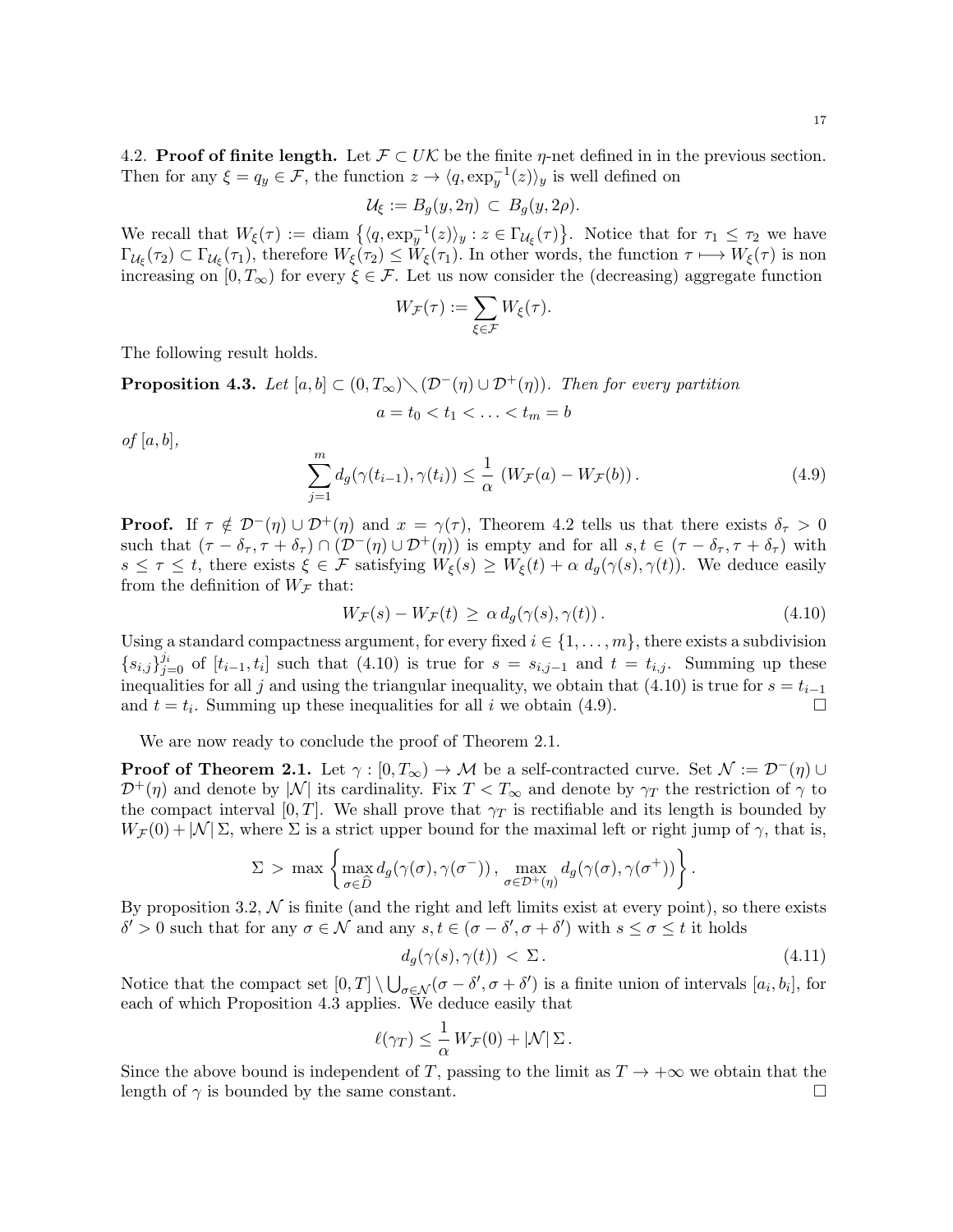18

**Remark 4.4.** Proposition 3.2 tells us that  $|\mathcal{N}| \leq |\mathcal{D}^{-}(\eta)| + |\mathcal{D}^{+}(\eta)| \leq 2N(\eta)$ , where  $N(\eta)$  is the minimal number of balls of radius  $\eta/2$  that can cover K. On the other hand, for every  $\xi \in \mathcal{F}, W_{\xi}(0) \leq \sup\{|\exp_y^{-1}(z_1) - \exp_y^{-1}(z_2)|_y; z_1, z_2 \in \mathcal{U}_{\xi}\}\leq 4\eta$ , so  $W_{\mathcal{F}}(0) \leq 4\eta|\mathcal{F}|$ . Finally,  $\Sigma \leq 2 \text{diam}(\mathcal{K})$ . Therefore, the above proof shows that the upper bound for the length of any self-contracted curve  $\gamma : [0, T_{\infty}) \to \mathcal{K}$  only depends on the dimension of the manifold and the compact set  $K$ .

## **REFERENCES**

- [1] BOOTHBY, W., An introduction to differentiable manifolds and Riemannian geometry (2nd Edition), Pure and Applied Mathematics 120 (Academic Press, 1986).
- [2] Daniilidis, A., Drusvyatskiy, D., Lewis, A. S., Orbits of geometric descent, Canad. Math. Bull. 58 (2015), 44–50.
- [3] DANIILIDIS, A., LEY, O., SABOURAU, S., Asymptotic behaviour of self-contracted planar curves and gradient orbits of convex functions, J. Math. Pures Appl. 94 (2010), 183–199.
- [4] DAVID, G., DANIILIDIS, A., DURAND-CARTAGENA, E., LEMENANT, A. Rectifiability of Self-contracted curves in the euclidean space and applications,  $J. Geom. Anal. 25$  (2015), 1211–1239.
- [5] Giannotti, C. Spiro, A., Steepest descent curves of convex functions on surfaces of constant curvature, Israel J. Math. 191 (2012), 279–306.
- [6] Lee, J., Manifolds and differential geometry, Graduate Studies in Mathematics 107 (American Mathematical Society, Providence, RI, 2009).
- [7] Lemenant, A. Rectifiability of non Euclidean planar self-contracted curves, Confluentes Mathematici (to appear).
- [8] LONGINETTI, M., MANSELLI, P., VENTURI, A., On steepest descent curves for quasiconvex families in  $\mathbb{R}^n$ , Math. Nachr. 288 (2015), 420–442.
- [9] Manselli, P. Pucci, C., Uniqueness results for evolutes and self-evolvents, Boll. Un. Mat. Ital. A 5 (1991), 373–379.
- [10] Manselli, P. Pucci, C., Maximum length of steepest descent curves for quasi-convex functions, Geom. Dedicata 38 (1991), 211–227.
- [11] PALIS, J. & DE MELO, W., Geometric theory of dynamical systems. An introduction, (Translated from the Portuguese by A. K. Manning), Springer-Verlag, New York-Berlin, 1982.
- [12] Rockafellar, R.T. & Wets, R., Variational Analysis, Grundlehren der Mathematischen, Wissenschaften, Vol. 317, (Springer, 1998).

Aris Daniilidis DIM–CMM, UMI CNRS 2807 Beauchef 581, Torre Norte, piso 5, Universidad de Chile Santiago CP8370456, Chile

E-mail: arisd@dim.uchile.cl http://www.dim.uchile.cl/~arisd

Research supported by the grants: BASAL PFB-03, FONDECYT 1130176, ECOS/CONICYT C14E06, REDES/CONICYT 15040 (Chile) and MTM2014-59179-C2-1-P (MINECO of Spain and ERDF of EU).

Robert Deville

Laboratoire Bordelais d'Analyse et Geométrie Institut de Mathématiques de Bordeaux, Université de Bordeaux 1 351 cours de la Libération, Talence Cedex 33405, France